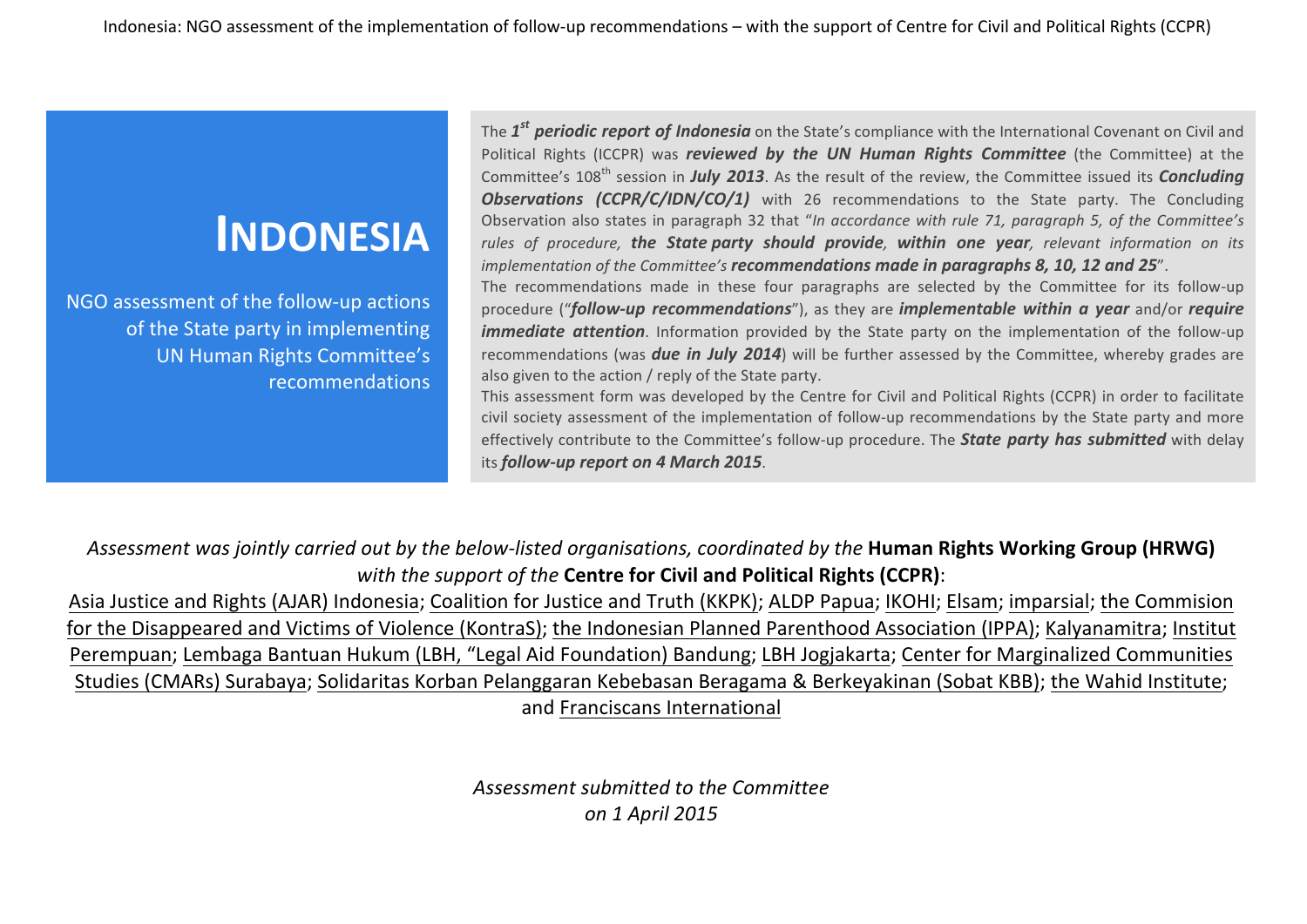## Summary of the NGO Grades for the follow-up Action of the State party<sup>1</sup>:

A: Action largely satisfactory; B1: Substantive action taken, but further action desirable; B2: Initial steps taken, but substantial action required;

**C1**: Some actions taken, but recommendations are not really implemented; C2: No action taken; E: measures taken are contrary to the recommendations

| <b>Recommendations by the Committee</b>                                                                                                                                                                                                                                                                                                                                                                                                                                                                                                                                                                                                                                                                             | <b>NGO</b><br><b>Grades</b> | <b>Summary of the NGO assessment</b>                                                                                                                                                                                                                                                                                                                                                                                                                                                                                                                                          |
|---------------------------------------------------------------------------------------------------------------------------------------------------------------------------------------------------------------------------------------------------------------------------------------------------------------------------------------------------------------------------------------------------------------------------------------------------------------------------------------------------------------------------------------------------------------------------------------------------------------------------------------------------------------------------------------------------------------------|-----------------------------|-------------------------------------------------------------------------------------------------------------------------------------------------------------------------------------------------------------------------------------------------------------------------------------------------------------------------------------------------------------------------------------------------------------------------------------------------------------------------------------------------------------------------------------------------------------------------------|
| Paragraph 8: The State party should: as a matter of urgency, address the impasse<br>between Komnas HAM and the Attorney General; expedite the establishment of a court<br>to investigate cases of enforced disappearance committed between 1997 and 1998 as<br>recommended by Komnas HAM and the Indonesian Parliament; effectively prosecute<br>cases involving past human rights violations, such as the murder of prominent human<br>rights defender Munir Said Thalib on 7 September 2004, and provide adequate redress<br>to victims or members of their families.                                                                                                                                             | C <sub>2</sub>              | No substantive action was taken by the State party so far, while the release of<br>the convicted murder of the Munir case is regarded as a step backward<br>concerning the issue of impunity. The impasse between Komnas HAM and the<br>Attorney General seems to continue as no action has been taken yet by the<br>latter regarding the recommendations of the former. Clarity or redress to the<br>victims have not been brought to the cases of enforced disappearance between<br>1997-98, the Munir case as well as the past human rights abuses.                        |
| Paragraph 10: The State party should: reinstate the de facto moratorium on the death<br>penalty and should consider abolishing the death penalty by ratifying the Second<br>Optional Protocol to the Covenant; ensure that, if the death penalty is maintained, it is<br>only for the most serious crimes; review its legislation to ensure that crimes involving<br>narcotics are not amenable to the death penalty; and consider commuting all sentences<br>of death imposed on persons convicted for drug crimes.                                                                                                                                                                                                | E                           | No action was taken, but contrary one by the State party. Execution of 6 death<br>row inmates was carried out on 18 January 2015 and execution of further 10<br>death row inmates is planned in February / March 2015, while the planned<br>execution is not yet carried out at the time of the submission of this assessment.<br>No change has been made in the legislation concerning imposition of death row<br>on drug crimes. The president of Indonesia publicly declared the rejection of all<br>the clemency submitted by death row inmates convicted of drug crimes. |
| Paragraph 12: The State party should: repeal Ministry of Health Regulation No. 1636 of<br>2010, which authorizes the performance of FGM by medical practitioners<br>(medicalization of FGM); enact a law that prohibits any form of FGM and ensure that it<br>provides adequate penalties that reflect the gravity of this offence; make efforts to<br>prevent and eradicate harmful traditional practices, including FGM, by strengthening its<br>awareness-raising and education programmes; and the national-level team established<br>to develop a common perception on the issue of FGM should ensure that communities<br>where the practice is widespread are targeted in order to bring a change in mindset. | C1                          | The Ministry of Health Regulation No. 1636 was repealed by another Regulation<br>of the Ministry, No. 6 of 2014. While the said Regulation No.6 indicates that<br>FGM must not be performed, it is not a law and does not provide any penalty to<br>the perpetrators. No law is made yet to prohibit FGM and punish perpetrators.<br>Awareness-raising and education programme are yet to be undertaken, as<br>certain forms of FGM are still carried out under the term of "female<br>circumcision", which is perceived as necessary cultural or religious practice.         |
| Paragraph 25: Notwithstanding the decision of the Constitutional Court upholding Law<br>No. 1 of 1965 on defamation of religion, the Committee is of the view that the said law<br>is inconsistent with the provisions of the Covenant and that it should be repealed<br>forthwith.                                                                                                                                                                                                                                                                                                                                                                                                                                 | C <sub>2</sub>              | No action has been taken. The law concerned is still existing, while there are<br>other laws, such as the Article 156a of the Criminal Code and local regulations<br>that are applied in defamation cases. New law on Protection of Freedom of<br>Religion is currently being drafted, in which substance of the blasphemy law<br>seems to be integrated. The exact content of the new law is yet unclear, while<br>the defamation law might remain unchanged and violence against religious<br>minority appear to be continuing in law and practice.                         |

<sup>&</sup>lt;sup>1</sup> The NGO Grades are made in accordance with the assessment grades of the HR Committee (see the page 1) so that both grades can be directly compared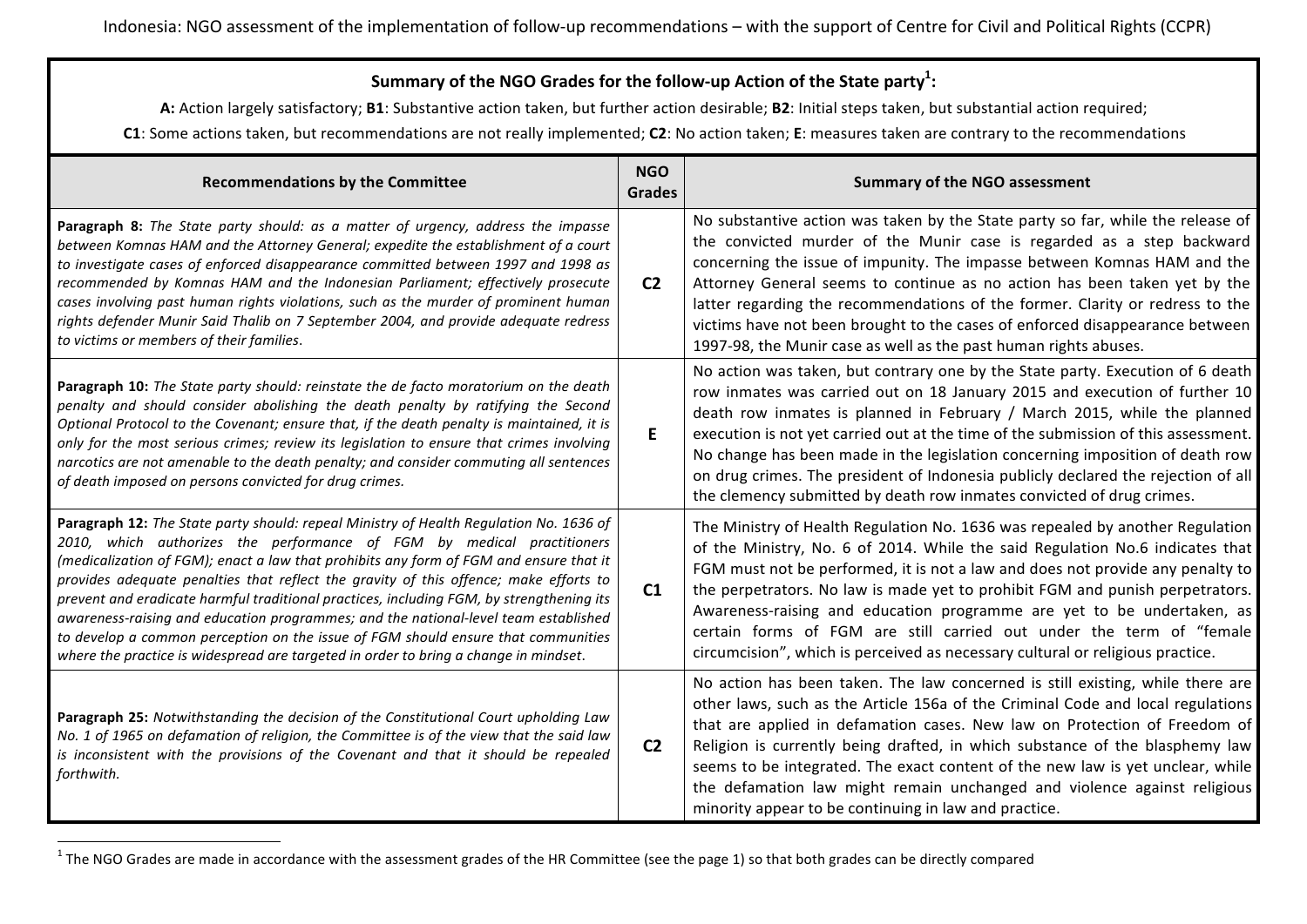**Paragraph 8:** "The Committee regrets the failure by the State party to implement article 43 of Law 26 of 2000 in order to establish a court to investigate cases of enforced disappearance committed between 1997 and 1998 as also recommended by Komnas HAM and the Indonesian Parliament. The Committee particularly regrets the impasse between the Attorney General and Komnas HAM with regard to the threshold of evidence that should be satisfied by Komnas HAM before the Attorney General can take action. The Committee further regrets the prevailing climate of impunity and lack of redress for victims of past human rights violations, particularly those involving the *military (art. 2)*"…

| NGO Assessment of the Action of the State party on the Recommendations made by the Committee <sup>2</sup> |                                                                                                                                                                                                                                                                                                                                                                                                                                                                                                                                                                                                                                                                                                                                                                                                                                                                                                                                                                                                                                                                                                                                                                                                                                                                                                                                                                                                                                                                                                                                      |  |  |
|-----------------------------------------------------------------------------------------------------------|--------------------------------------------------------------------------------------------------------------------------------------------------------------------------------------------------------------------------------------------------------------------------------------------------------------------------------------------------------------------------------------------------------------------------------------------------------------------------------------------------------------------------------------------------------------------------------------------------------------------------------------------------------------------------------------------------------------------------------------------------------------------------------------------------------------------------------------------------------------------------------------------------------------------------------------------------------------------------------------------------------------------------------------------------------------------------------------------------------------------------------------------------------------------------------------------------------------------------------------------------------------------------------------------------------------------------------------------------------------------------------------------------------------------------------------------------------------------------------------------------------------------------------------|--|--|
| <b>Recommendation by the</b><br><b>Committee</b>                                                          | The State party should, as a matter of urgency, address the impasse between Komnas HAM and the Attorney General.                                                                                                                                                                                                                                                                                                                                                                                                                                                                                                                                                                                                                                                                                                                                                                                                                                                                                                                                                                                                                                                                                                                                                                                                                                                                                                                                                                                                                     |  |  |
| <b>Actions taken by the State</b><br>party (if any) and current<br>situation                              | Since July 2013, no substantial action taken. In 2014, the Attorney General returned another dossier from the Komnas HAM regarding the<br>latest inquiry completed in July 2012 on serious crimes committed in 1965, in which Komnas HAM found that there is sufficient evidence that<br>crimes against humanity were committed. To date, in total of 6 cases have been recommended by Komnas HAM to the Attorney General to<br>investigate as serious crimes (crimes against humanity or genocide). However, no positive action has been taken by the Attorney General so<br>far.<br>The newly appointed Attorney General (appointed in November 2014) has not taken any concrete action to address the impasse between<br>Komnas HAM and him/his office. In the meantime, Komnas HAM has initiated an investigation on 5 cases of human rights violations<br>committed during martial law period in 2002-2005 in Aceh. As these cases are not retroactive, Attorney General does not require any<br>parliamentary recommendation to take any action, but the recommendation from Komnas HAM is enough. However, Attorney General so far<br>has not taken any action.<br>Due to the lack of action by the State as well as negative actions taken by the Attorney General, impunity is still prevalent and deep-rooted.<br>The lack of action by the Attorney General regarding the pending six cases of human rights violations that are recommended by the Komnas<br>HAM has caused uncertainty in the resolution of these cases. |  |  |
| <b>Other Comments and</b><br>actions immediately<br>required from the State                               | Similar to the previous government, addressing past human rights violations does not seem to be the priority in the agenda of the new<br>government. The State party should urge the Attorney General to follow-up the cases recommended by the Komnas HAM.                                                                                                                                                                                                                                                                                                                                                                                                                                                                                                                                                                                                                                                                                                                                                                                                                                                                                                                                                                                                                                                                                                                                                                                                                                                                          |  |  |
| <b>Recommendation by the</b><br><b>Committee</b>                                                          | (The State party) should expedite the establishment of a court to investigate cases of enforced disappearance committed between 1997 and<br>1998 as recommended by Komnas HAM and the Indonesian Parliament.                                                                                                                                                                                                                                                                                                                                                                                                                                                                                                                                                                                                                                                                                                                                                                                                                                                                                                                                                                                                                                                                                                                                                                                                                                                                                                                         |  |  |
| <b>Actions taken by the State</b><br>party (if any) and current<br>situation                              | Since July 2013, no significant action has been taken by the Government, except some reformulation efforts to draft the new Commission for<br>Truth and Reconciliation (TRC) Law. Although the TRC Law is urgently needed, the legislation process has not been completed yet. At the same<br>time, the Government of Indonesia tried to inhibit the initiative of the Local Regulation (Perda-Qanun) No. 17/2013 adopted by the<br>Parliament of Aceh (Dewan Perwakilan Rakyat Aceh-DPRA) to create the Commission for Truth and Reconciliation in Aceh, based on the<br>argument that such initiative has to follow the process at national level.<br>On 1 April 2014, the Indonesian Government through the Ministry of Home Affairs has rejected to give the approval to the draft TRC Law at<br>the National Level, arguing that the Draft TRC Law was considered to be contrary to the 1945 Constitution by the Constitutional Court.<br>In December 2014, the revised Draft TRC law has been submitted by the Ministry of Law and Human Rights to the House of Representatives,                                                                                                                                                                                                                                                                                                                                                                                                                                               |  |  |

<sup>&</sup>lt;sup>2</sup> Carried out by: Asia Justice and Rights (AJAR) Indonesia; Coalition for Justice and Truth (KKPK); ALDP Papua; Human Rights Working Group (HRWG) and IKOHI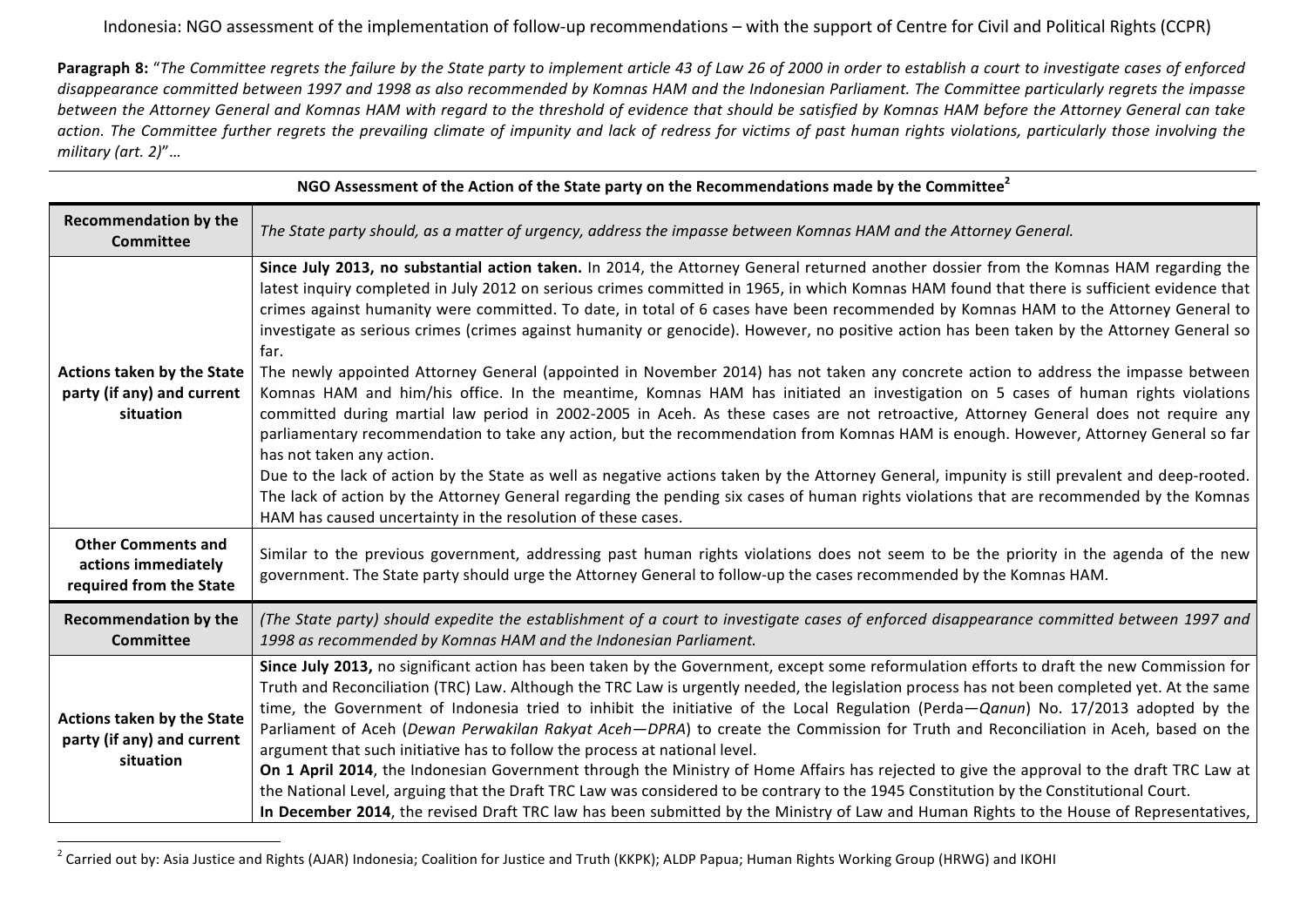|                                         | the Legislative Body, to be discussed in 2015. As of 9 February 2015, the Draft TRC Law is identified as one of the 37 priority draft laws, for                                                                                                                                        |
|-----------------------------------------|----------------------------------------------------------------------------------------------------------------------------------------------------------------------------------------------------------------------------------------------------------------------------------------|
|                                         | which the legislation process should be completed in 2015, in the National Legislation Program (Prolegnas) 2015-2019 approved by the                                                                                                                                                   |
|                                         | Indonesian Government, the Regional Representative Council (DPD) and the House of Representatives, in which in total of 159 draft laws are<br>listed.                                                                                                                                  |
|                                         | In addition, the Draft TRC Law has also been identified as a priority in the new Action Plan on Human Rights (RANHAM) of the Indonesian                                                                                                                                                |
|                                         | Government, in which the TRC Secretariat is planned to be established under the Directorate General of Human Rights, Ministry of Law and                                                                                                                                               |
|                                         | Human Rights of Indonesia.                                                                                                                                                                                                                                                             |
|                                         | The President Joko Widodo has made promises during his campaign to address past abuses, which he also reiterated during his 2014 human                                                                                                                                                 |
|                                         | rights day speech. However, so far, no action is taken by the President in this regard.                                                                                                                                                                                                |
| <b>Other Comments and</b>               | The family members of the disappeared during 1997-1998 have not received any certainty yet regarding their cases i.e. whereabouts of the                                                                                                                                               |
| actions immediately                     | disappeared whereby in Indonesian legal system, children of the victims of enforced disappearances are having difficulties in registering for                                                                                                                                          |
| required from the State                 | school and marriage due to the unclear status of the guardian (father) whether alive or dead.                                                                                                                                                                                          |
| <b>Recommendation by the</b>            | (T)he State party should effectively prosecute cases involving past human rights violations, such as the murder of prominent human rights                                                                                                                                              |
| <b>Committee</b>                        | defender Munir Said Thalib on 7 September 2004, and provide adequate redress to victims or members of their families.                                                                                                                                                                  |
|                                         | On Munir case, the previous president has consistently given remission to convicted murder of the case, Pollycarpus. In November 2014, he                                                                                                                                              |
|                                         | was released after having served 8 years of his initial 19-years sentence. The release of Pollycarpus increased the concern among civil society                                                                                                                                        |
|                                         | over the impunity of actors who allegedly ordered the murder. They remain influential in the State machinery and in close proximity to the                                                                                                                                             |
|                                         | highest State office holders. At the same time, the President Joko Widodo has appointed a former general as the Minister of Defence,<br>overturning a post-reformation tradition of appointing civilians. The new Minister of Defence has publicly defended the killing of Theys Eluay |
|                                         | (Papuan leader in 2003) by members of the special forces and was a commander during the military action under Aceh's Martial Law.                                                                                                                                                      |
|                                         | On redress for victims, the national agency for victim and witness protection, LPSK, has provided medical assistance to hundreds of victims                                                                                                                                            |
| Actions taken by the State              | and is now conducting consultations on the establishment of a trust fund for victims.                                                                                                                                                                                                  |
| party (if any) and current<br>situation | The Coalition for Justice and Truth (KKPK, a coalition of 50 NGOs, www.kkpk.org) has conducted civil society-led truth process with its                                                                                                                                                |
|                                         | members including NGOs from Aceh and Papua, holding 10 public hearings and collating information on human rights abuses committed                                                                                                                                                      |
|                                         | between 1965-2005. Since 2012, the KKPK has been collecting the results of documentation carried out by NGOs, which focused on gross                                                                                                                                                   |
|                                         | violations of human rights. The final report of this process, which provided space for the victims to reveal the truth about the systematic                                                                                                                                            |
|                                         | violence that has occurred in Indonesia, was launched in October 2014 with some key recommendations to the State institutions (the<br>Government, House of Representatives, and other relevant institutions). This report was also given to the President Joko Widodo by Komnas        |
|                                         | HAM on 10 December 2014. The report is in Bahasa Indonesia, while an English version is planned to be published early 2015 at KKPK's                                                                                                                                                   |
|                                         | website.                                                                                                                                                                                                                                                                               |
|                                         | On the Munir case: The President Joko Widodo should publish the result of a presidential inquiry (TGPF, 2005) into Munir's murder. The                                                                                                                                                 |
|                                         | inquiry report was supposed to be made public, but was never made so. Further investigations, focusing on those who conspired and ordered                                                                                                                                              |
| <b>Other Comments and</b>               | the murder, should also be carried out. The President should also urge Attorney General to immediately apply for a review of the decision of                                                                                                                                           |
| actions immediately                     | the South Jakarta District Court, which founded not guilty and ordered the release of the actor behind Munir's murder, Muchdi                                                                                                                                                          |
| required from the State                 | Purwopranjono (former commanding general of the Kopassus).                                                                                                                                                                                                                             |
|                                         | On redress for victims: The President should fully consider the report and recommendations from KKPK, which includes a Presidential                                                                                                                                                    |
|                                         | initiative to provide access to justice, reparations and social assistance to victims, as well as acknowledgement for past crimes. Instead of                                                                                                                                          |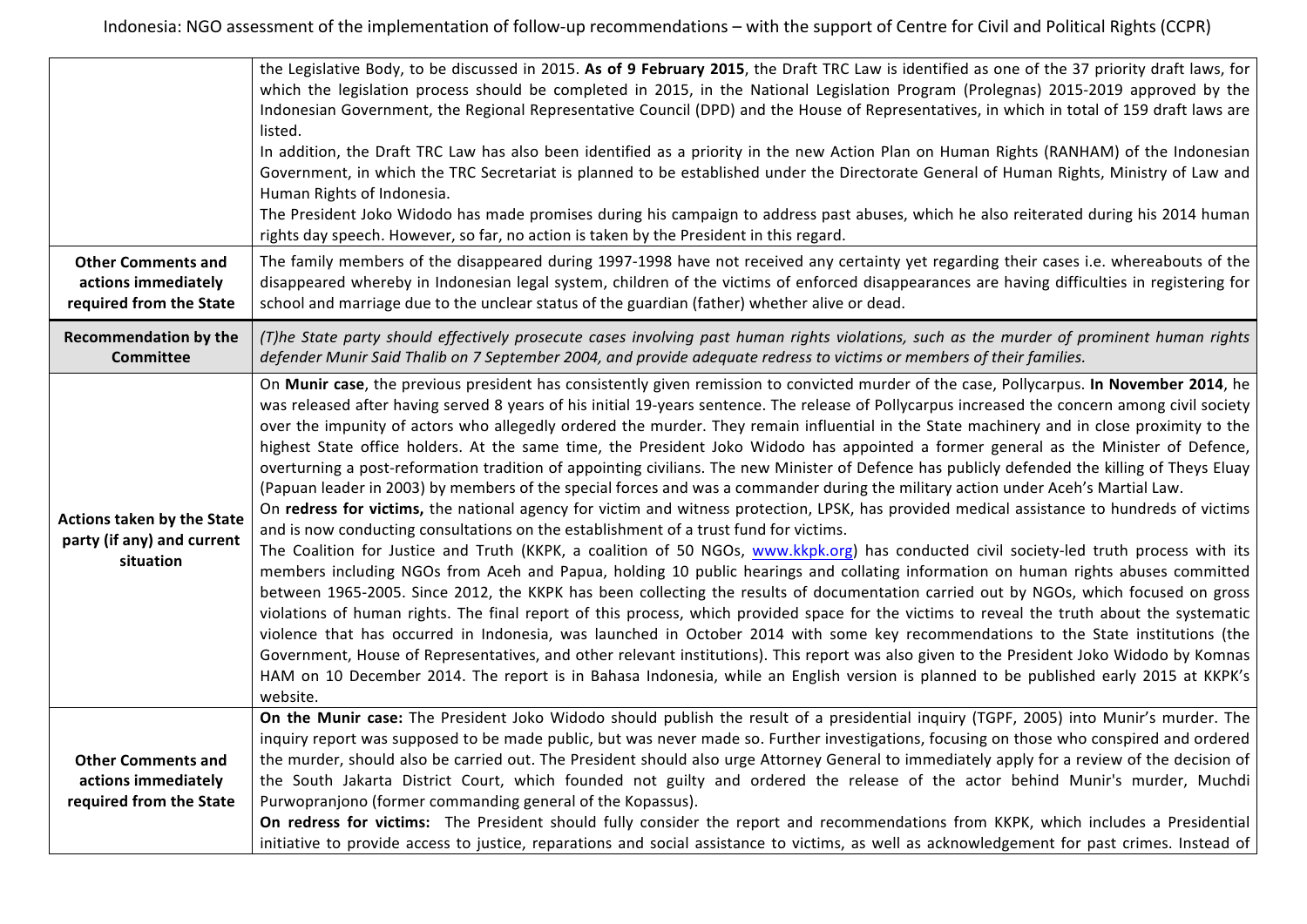| drafting and passing a new law through parliament for a national truth commission, the President should issue a decree to establish an inquiry |
|------------------------------------------------------------------------------------------------------------------------------------------------|
| on the past abuse and provide urgent reparations to victims.                                                                                   |

| Overall NGO Grades for the follow-up Action of the State party <sup>3</sup> :                                                                         |  |
|-------------------------------------------------------------------------------------------------------------------------------------------------------|--|
| A: Action largely satisfactory; B1: Substantive action taken, but further action desirable; B2: Initial steps taken, but substantial action required; |  |
| C1: Some actions taken, but recommendations are not really implemented; C2: No action taken; E: measures taken are contrary to the recommendations    |  |

<sup>&</sup>lt;sup>3</sup> The NGO Grades are made in accordance with the assessment grades of the HR Committee (see the page 1) so that both grades can be directly compared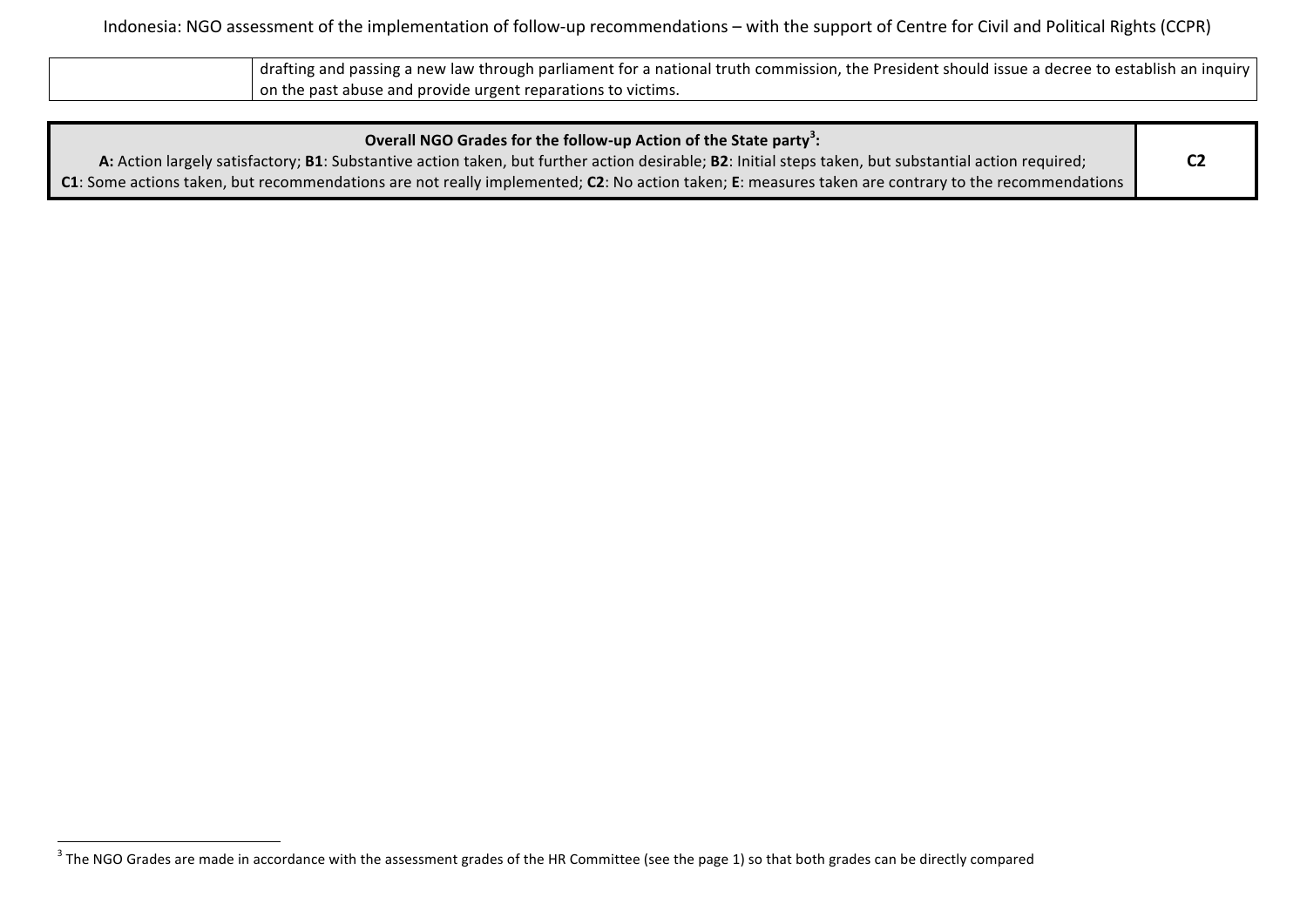**Paragraph 10:** "The Committee regrets that the State party suspended its de facto moratorium on the death penalty and has resumed executions. The Committee regrets that death sentences are imposed by courts for drug crimes, which do not meet the threshold of the "most serious crimes" set under article 6 of the Covenant (art. 6)"...

| NGO Assessment of the Action of the State party on the Recommendations made by the Committee <sup>4</sup> |                                                                                                                                                                                                                                                                                                                                                                                                                                                                                                                                                                                                                                                                                                                                                                                                                                                                                                                                                                                                                                                                                                                                                                                                                                                                                                                                                                                                                                                                                                                                                                                                                                                                                                                                                                                                                                                                                                                                                                                                                                                                                                                                                                                                                                                                                                                                                                                                                                                                                                                                                                                                                                                                                                                                                                                                                                                                                                                                                                                                                                                                                                                                                                                                                                                                                                                                                                                                |  |  |
|-----------------------------------------------------------------------------------------------------------|------------------------------------------------------------------------------------------------------------------------------------------------------------------------------------------------------------------------------------------------------------------------------------------------------------------------------------------------------------------------------------------------------------------------------------------------------------------------------------------------------------------------------------------------------------------------------------------------------------------------------------------------------------------------------------------------------------------------------------------------------------------------------------------------------------------------------------------------------------------------------------------------------------------------------------------------------------------------------------------------------------------------------------------------------------------------------------------------------------------------------------------------------------------------------------------------------------------------------------------------------------------------------------------------------------------------------------------------------------------------------------------------------------------------------------------------------------------------------------------------------------------------------------------------------------------------------------------------------------------------------------------------------------------------------------------------------------------------------------------------------------------------------------------------------------------------------------------------------------------------------------------------------------------------------------------------------------------------------------------------------------------------------------------------------------------------------------------------------------------------------------------------------------------------------------------------------------------------------------------------------------------------------------------------------------------------------------------------------------------------------------------------------------------------------------------------------------------------------------------------------------------------------------------------------------------------------------------------------------------------------------------------------------------------------------------------------------------------------------------------------------------------------------------------------------------------------------------------------------------------------------------------------------------------------------------------------------------------------------------------------------------------------------------------------------------------------------------------------------------------------------------------------------------------------------------------------------------------------------------------------------------------------------------------------------------------------------------------------------------------------------------------|--|--|
| <b>Recommendation by the</b><br><b>Committee</b>                                                          | The State party should reinstate the de facto moratorium on the death penalty and should consider abolishing the death penalty by ratifying the<br>Second Optional Protocol to the Covenant.                                                                                                                                                                                                                                                                                                                                                                                                                                                                                                                                                                                                                                                                                                                                                                                                                                                                                                                                                                                                                                                                                                                                                                                                                                                                                                                                                                                                                                                                                                                                                                                                                                                                                                                                                                                                                                                                                                                                                                                                                                                                                                                                                                                                                                                                                                                                                                                                                                                                                                                                                                                                                                                                                                                                                                                                                                                                                                                                                                                                                                                                                                                                                                                                   |  |  |
| Actions taken by the<br>State party (if any) and<br>current situation                                     | The new government led by the President Joko Widodo has been supporting the capital punishment, which is also reflected in his statement<br>made on the Human Rights Day, 9 <sup>th</sup> December 2014, at the Gajah Mada University, saying that "There is no pardon for the drugs crime. I think<br>we are aware that Indonesia in a state of emergency due to drugs". In his statement, the President has also mentioned that he would not<br>approve any clemency for 64 (death penalty inmates) who are convicted of the drug crimes. The statement was made without conducting any<br>in-depth study on the actual cases of the clemency. Furthermore, in December 2014, Indonesian government has announced that 6 (six) death<br>row inmates, namely; Agus Hadi (Indonesian - drug crimes), Pujo Lestari (Indonesian - drug crimes), Gunawan Santoso (Indonesian - murder),<br>Tan Joni (Indonesian – murder), Namaona Denis (Nigerian – drug crimes), Marco Archer Cardoso (Brazil – drug crimes) would be executed by<br>the end of the 2014, whereby the announced execution was eventually postponed until further notice. In parallel, Indonesia has abstained at<br>the adoption of UN GA Resolution, A/RES/69/186 on the moratorium of the death penalty in December 2014, while voted against at the<br>adoption of UN General Assembly Resolution, A/RES/67/176 in December 2012.<br>At the same time, the Supreme Court issued the Circular Letter (SEMA) No. 7 of 2014 on 31 December 2014, with the pretext of providing legal<br>certainty, limiting the final number of judicial review (PK) application to only once. This letter applies to all cases of judicial review application<br>submitted by inmates convicted any form of criminal acts, not only the drug crimes. However, the Supreme Court SEMA is contradicting the<br>decision of the Constitutional Court No. 34/PUU-XI/2013 that has declared that the Article 268 paragraph 3 of the Criminal Procedure Code,<br>which also limited the number of judicial review only once, is invalid.<br>On 18 January 2015, at 00:00 AM, six death row inmates were carried out, all convicted of drug crimes: Namaona Denis (Nigerian), Marco<br>Archer Cardoso (Brazilian), Ang Kim Soei alias Kim Ho alias Ance Tahir alias Tommy Wijaya (Dutch), Daniel Enemuo alias Diarrassouba<br>Mamadou (Nigerian), Tran Thi Bich Hahn (Vietnamese), and Rani Andriani alias Melisa Aprilia (Indonesian) On 30 January 2015, the President<br>Joko Widodo has officially rejected 16 clemency applications of the death inmates convicted of drug crimes.<br>Furthermore, Indonesia has announced execution of 10 more death row inmates: Andrew Chan and Myuran Sukumaran (Australians), Raheem<br>Abbaje Salami (Nigerian), Zainal Abidin (Indonesian), Serge Areski Atlaoui (French), Rodrigo Gularte (Brazilian), Silvester Obiekwe Nwaolise alias<br>Mustofa and Okwullu Oyatanze (Nigerians), Martin Anderson alias Belo (Ghana), and Mary Jane Veloso (Philippine). <sup>5</sup> On 23 of February,<br>Attorney General said the execution would take place in the end of February or at least in the beginning on March 2015. <sup>6</sup> However, Indonesia<br>has delayed the executions until all legal options have been exhausted. Mary Jane Veloso had applied for a Judicial Review because she was not |  |  |

<sup>&</sup>lt;sup>4</sup> Carried out by: Elsam; imparsial; and the Commision for the Disappeared and Victims of Violence (KontraS)

<sup>&</sup>lt;sup>5</sup> Republika Online, "Death convict Serge Arezki to attend judicial review session", http://www.republika.co.id/berita/en/national-politics/15/03/10/nkzvpx-death-convict-serge-arezki-toattend-judicial-review-session, downloaded on 27 March 2015.<br><sup>6</sup> Metro Tv News, "Inilah Terpidana Mati Yang Akan Dieksekusi", downloaded on 23 February 2015: http://video.metrotvnews.com/play/2015/02/23/361738/8203-inilah-

yang-akan-dieksekusi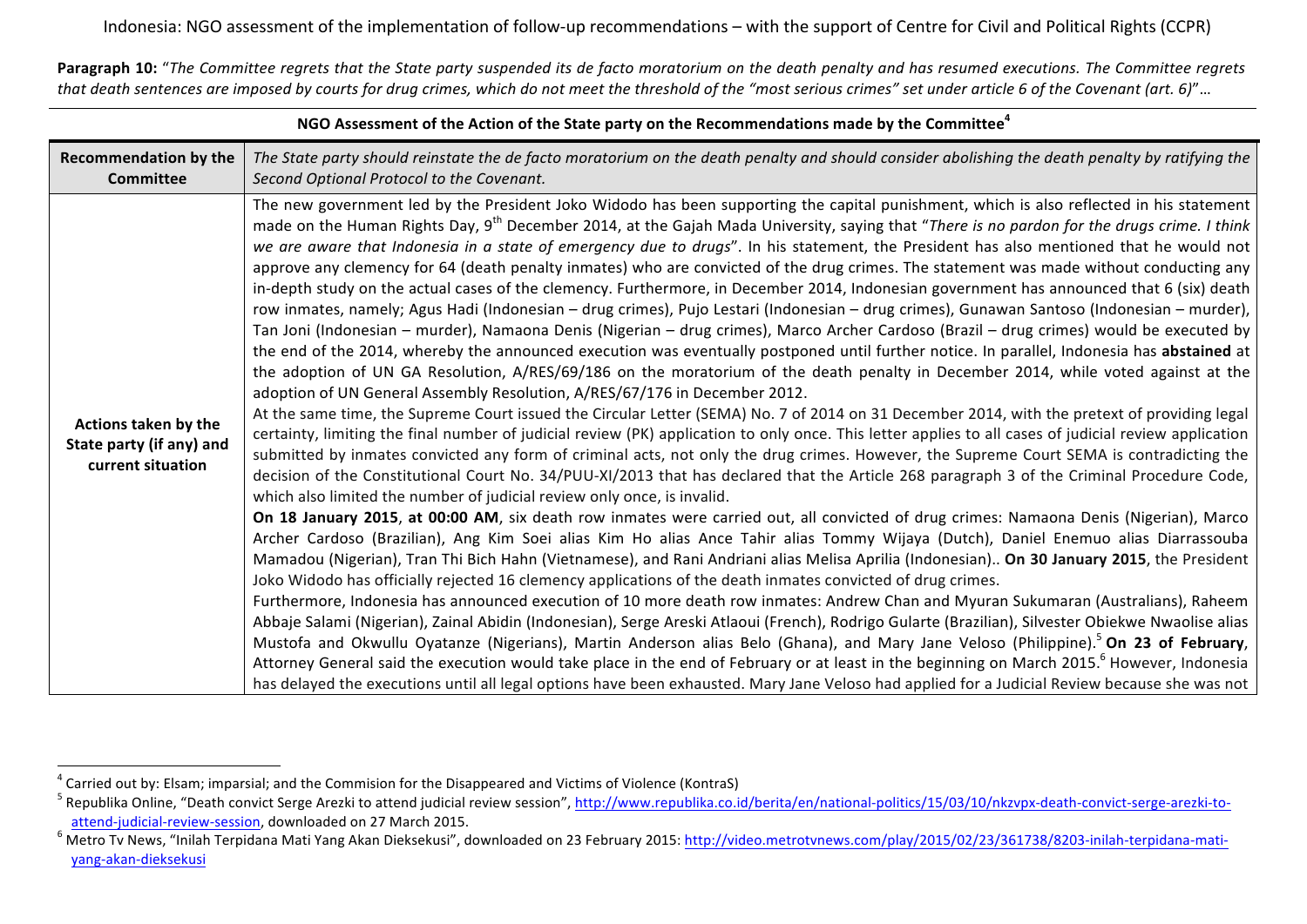|                                                                             | provided with a proper translator during her trial and did not understand proceedings, but on March 27, 2015, the Supreme Court declared<br>that her application was rejected. <sup>7</sup> At the moment, the Government is preparing to move her to the Nusakambangan prison in Central Java for<br>the execution. <sup>8</sup><br>As of now, the priority of the government of Indonesia regarding the issue of death penalty seems to be the protection of Indonesian citizens<br>(migrant workers) living abroad, particularly those who are sentenced to death penalty (it is estimated that approximately 264 migrant workers<br>are sentenced to death in countries such as Malaysia, Saudi Arabia and China). At the same time, execution of death penalty inmates is on-<br>going and the re-instatement of de fact moratorium appears quite unlikely in Indonesia. Against this backdrop, the possibility of the ratification<br>of ICCPR OP2 by Indonesia appears very scarce.                                                                                                                                                                                                                                                                                                                                                                                                                                                                                                                 |
|-----------------------------------------------------------------------------|------------------------------------------------------------------------------------------------------------------------------------------------------------------------------------------------------------------------------------------------------------------------------------------------------------------------------------------------------------------------------------------------------------------------------------------------------------------------------------------------------------------------------------------------------------------------------------------------------------------------------------------------------------------------------------------------------------------------------------------------------------------------------------------------------------------------------------------------------------------------------------------------------------------------------------------------------------------------------------------------------------------------------------------------------------------------------------------------------------------------------------------------------------------------------------------------------------------------------------------------------------------------------------------------------------------------------------------------------------------------------------------------------------------------------------------------------------------------------------------------------------|
| <b>Other Comments and</b><br>actions immediately<br>required from the State | The Attorney General has stated in December 2014 that there will be 20 executions of death row inmates annually, starting from 2015, if the<br>President indeed rejects the clemency applications as he announced. <sup>9</sup> The execution on 19 January 2015 was the first round of such execution.<br>The Supreme Court Circular Letter No 7/2014, limiting the number of application for judicial review to only once, appears to be an attempt to<br>speed up the process of execution of the death row inmates, as the Supreme Court and the Attorney General office have been arguing that<br>death row inmates repeatedly submit applications for the judicial review in order to delay their executions.<br>At the same time, almost all the cases of death penalty are also affected by the cross-cutting issues such as: the lack of fair trial; torture and<br>intimidation by law enforcement officers to coerce confession and/or obtain information for the crime; violation of the right of the<br>suspects/convicts for qualified legal representation; the lack of adequate translation and proper notification to embassy/consulate (applicable<br>for foreigners); and the lack of notification to the families.<br>In the past, executions were always carried out in secrecy (no information was given regarding the time and place of the execution), whereby<br>no adequate information was provided to the inmates, their family members or their legal representatives either. |
| <b>Recommendation by the</b><br><b>Committee</b>                            | (The State party) should ensure that, if the death penalty is maintained, it is only for the most serious crimes.                                                                                                                                                                                                                                                                                                                                                                                                                                                                                                                                                                                                                                                                                                                                                                                                                                                                                                                                                                                                                                                                                                                                                                                                                                                                                                                                                                                          |
| Actions taken by the<br>State party (if any) and<br>current situation       | No action was taken by the State party. The Government is still imposing death penalty under 14 laws including ordinary crimes (see the list of<br>regulations below). Most death penalty cases are related to drug crimes, terrorism, child abuses and murder. The execution in 2013, which<br>ended the four-year de facto moratorium since 2009, was of the inmate convicted of drug crimes.                                                                                                                                                                                                                                                                                                                                                                                                                                                                                                                                                                                                                                                                                                                                                                                                                                                                                                                                                                                                                                                                                                            |
| <b>Other Comments and</b><br>actions immediately<br>required from the State | The Government of Indonesia has, several times, set up task force consisting of experts on the amendment of Penal Code of Indonesia (KUHP),<br>of which the last one was created in 2010 that produced the option of having death penalty as an alternative punishment in the Penal Code.<br>However, the Parliament of 2009-2014 disagreed to it and the discourse on the amendment of Penal Code went on, while the official process of<br>the consideration of the amendment has stopped and waits until further notice.<br>Indonesian authority is still regarding and insisting that the drug crimes are extraordinary crimes, which require extraordinary punishment (i.e.<br>death penalty).<br>Currently there is no plan of amending the Narcotics Law stipulating death penalty to drug crimes.                                                                                                                                                                                                                                                                                                                                                                                                                                                                                                                                                                                                                                                                                                  |

<sup>&</sup>lt;sup>7</sup> ABC.net, "Bali Nine: Indonesia denies judicial review for fellow death row inmate Mary Jane Veloso", http://www.abc.net.au/news/2015-03-27/set-back-for-bali-nine-as-deathrow-

inmate-denied-judicial-review/6352524, downloaded in 27 March 2015.<br>
8 Reuters, "Indonesia prepares to transfer Philippines drug convict for execution", http://www.reuters.com/article/2015/03/27/us-indonesia-executions-idU

<sup>&</sup>lt;sup>9</sup> Jakarta Post, "Jokowi Order Excecution", downloaded in 7 December 2014: http://www.thejakartapost.com/news/2014/12/05/jokowi-orders-executions.html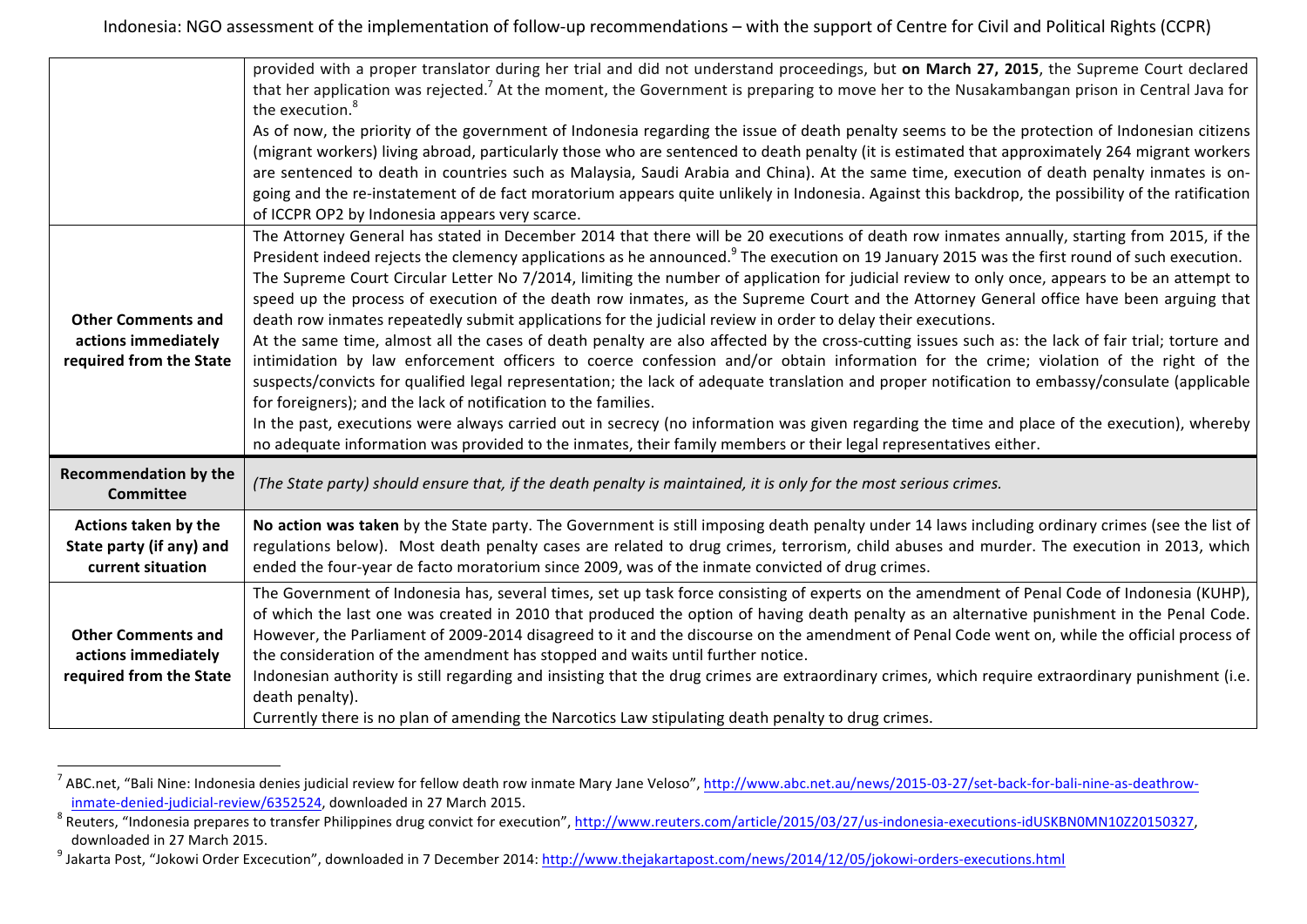| <b>Recommendation by the</b><br><b>Committee</b>                            | (T)he Committee recommends that the State party review its legislation to ensure that crimes involving narcotics are not amenable to the death<br><i>penalty.</i>                                                                                                                                                                                                                                                                                                                                                                                                                                                                                                                                           |
|-----------------------------------------------------------------------------|-------------------------------------------------------------------------------------------------------------------------------------------------------------------------------------------------------------------------------------------------------------------------------------------------------------------------------------------------------------------------------------------------------------------------------------------------------------------------------------------------------------------------------------------------------------------------------------------------------------------------------------------------------------------------------------------------------------|
| Actions taken by the<br>State party (if any) and<br>current situation       | No action was taken by the State party. The judges are still using the Narcotics Law No. 35/2009 to impose death sentence to drugs traffickers.<br>National Narcotics Agency (BNN) is in the view that the application of death penalty would have a dettering effect.<br>According to one of the civil society activitist, Ricky Gunawan of Legal Aid Society, the annual report of BNN shows that the number of drug<br>traffickers and users are increasing till today, although death penalty is imposed, drug crimes are not decreasing or prevented at all.<br>There is no discussion in the Parliament to review the legislation regarding death penalty regulated in the Narcotics Law No. 35/2009. |
| <b>Other Comments and</b><br>actions immediately<br>required from the State | Regardless of the application of death penalty, the Indonesian Government and especially the law enforcement officers must ensure that all<br>the legal processes meet the highest international standards especially with regard to the fair trial and provision of legal safeguards.<br>President Joko Widodo has been using the argument that 40 to 50 persons, especially the youth, are dying everyday due to narcotics to justify<br>the application of death penalty. <sup>10</sup>                                                                                                                                                                                                                  |
| <b>Recommendation by the</b><br><b>Committee</b>                            | (T)he State party should consider commuting all sentences of death imposed on persons convicted for drug crimes.                                                                                                                                                                                                                                                                                                                                                                                                                                                                                                                                                                                            |
| Actions taken by the<br>State party (if any) and<br>current situation       | No action, if not contradicting ones, has been taken since 2013 by the State party, while the new President Joko Widodo has announced, as<br>described above, that he would reject all clemency applications submitted by the death row inmates convicted of drug crimes.<br>According to the National Narcotics Agency, of the total 133 inmates on death row, there are 58 convicted of drug crimes as of 21 January<br>2015, after the execution of six drug crime death row inmates on 18 January 2015.                                                                                                                                                                                                 |
| <b>Other Comments and</b><br>actions immediately<br>required from the State | The State party should carry out thorough review of all death penalty cases, in which there are also those allegedly became victims of unfair<br>trial, corruption and/or errors and failures in the legal system.                                                                                                                                                                                                                                                                                                                                                                                                                                                                                          |

| Overall NGO Grades for the follow-up Action of the State party <sup>11</sup> :                                                                        |  |
|-------------------------------------------------------------------------------------------------------------------------------------------------------|--|
| A: Action largely satisfactory; B1: Substantive action taken, but further action desirable; B2: Initial steps taken, but substantial action required; |  |
| C1: Some actions taken, but recommendations are not really implemented; C2: No action taken; E: measures taken are contrary to the recommendations    |  |

Additional information: list of laws imposing death penalty in Indonesia (as of March 2015)

| <b>NO</b> | <b>LEGISLATIONS</b>  | <b>ARTICLES</b>                                                                                          |
|-----------|----------------------|----------------------------------------------------------------------------------------------------------|
|           | Criminal Code (KUHP) | Article 104, Article 111 paragraph (2), Article 124 paragraph (3), Article 140, Article 340, Article 365 |
|           |                      | paragraph (4), Article 444, Article 368 paragraph (2).                                                   |

<sup>&</sup>lt;sup>10</sup> The Conversation, "Indonesia Uses Faulty stats on Drug Crisis to Justify Death Penalty", downloaded on 23 February 2015: http://theconversation.com/indonesia-uses-faulty-stats-on-

drug-crisis-to-justify-death-penalty-36512<br><sup>11</sup> The NGO Grades are made in accordance with the assessment grades of the HR Committee (see the page 1) so that both grades can be directly compared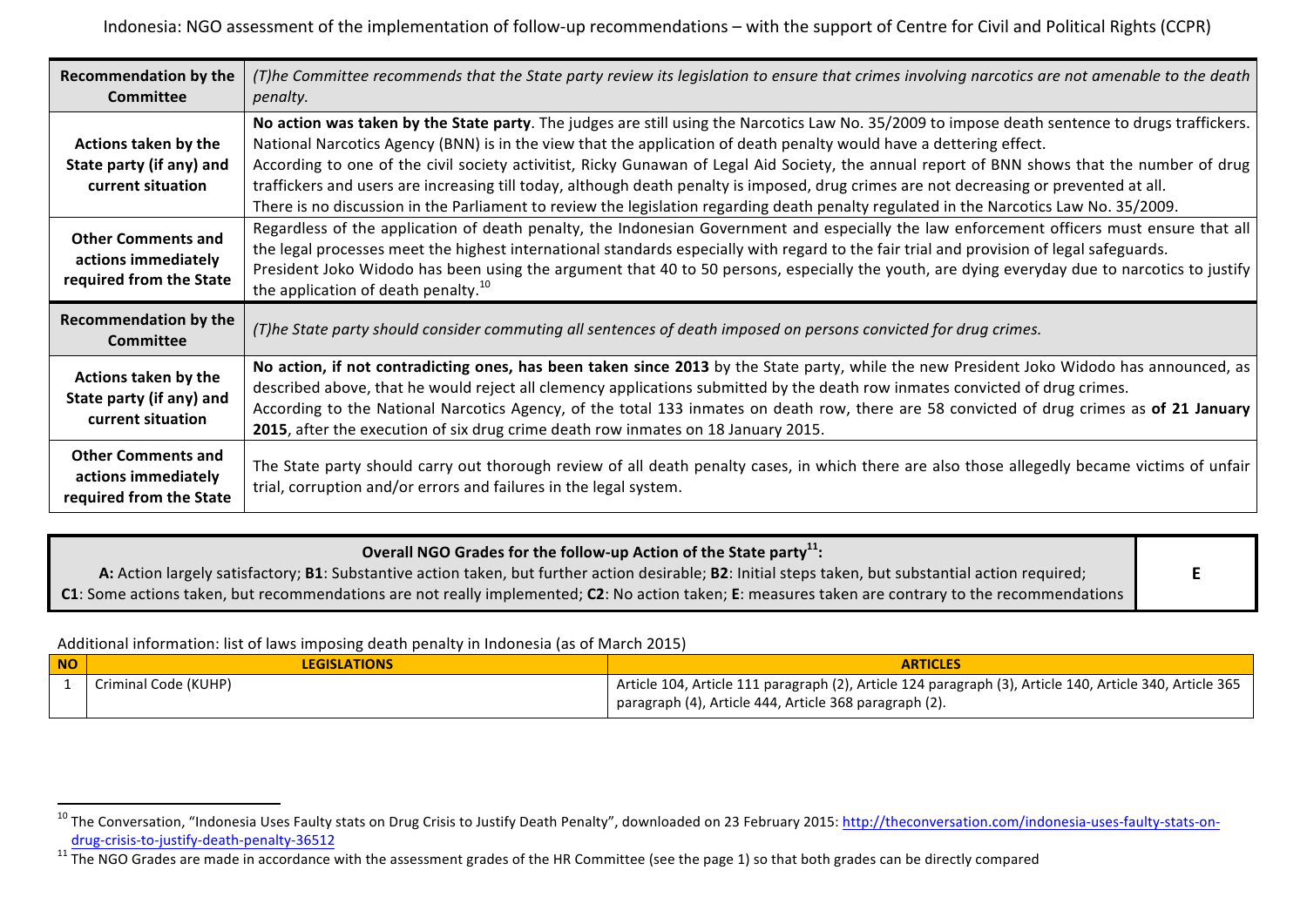| 2  | Military Penal Code (KUHPM).                                                      | Article 64, Article 65, Article 67, Article 68, Article 73 $1^{st}$ , $2^{nd}$ , $3^{rd}$ and $4^{th}$ , Article 74 $1^{st}$ and $2^{nd}$ ,               |
|----|-----------------------------------------------------------------------------------|-----------------------------------------------------------------------------------------------------------------------------------------------------------|
|    |                                                                                   | Article 76 (1), Article 82, Article 89 1 <sup>st</sup> and 2 <sup>nd</sup> , Article 109 1 <sup>st</sup> and 2 <sup>nd</sup> , Article 114 paragraph (1), |
|    |                                                                                   | Article 133 paragraph (1) and (2), Article 135 paragraph (1) $1st$ and $2nd$ , paragraph (2), Article 137                                                 |
|    |                                                                                   | paragraph (1) and (2), Article 138 paragraph (1) and (2), and Article 142 paragraph (2).                                                                  |
| 3  | Act No. 12 of 1951 on Firearms                                                    | Article 1 paragraph (1).                                                                                                                                  |
| 4  | Presidential Stipulation (Penpres) No. 5 of 1959 on the Authority of the          | Article 2.                                                                                                                                                |
|    | Attorney General/Judge Advocate General in Terms of Aggravating the Threat        |                                                                                                                                                           |
|    | of Punishment against Criminal Acts that Endanger the Implementation of Food      |                                                                                                                                                           |
|    | and Clothing Supplies                                                             |                                                                                                                                                           |
| 5  | Government Regulation Substituting a Law (Perpu) No. 21 of 1959 on                | Article 1 paragraph (1) and paragraph (2)                                                                                                                 |
|    | Aggravating the Threat of Punishment against Economic Crimes.                     |                                                                                                                                                           |
| 6  | Act No. 11/PNPS/1963 on Eradicating Subversion Activity.                          | Article 13 paragraph (1) and paragraph (2), Article 1 paragraph (1).                                                                                      |
|    | Act No. 31/PNPS/1964 Principal Provisions of the Atomic Energy                    | Article 23.                                                                                                                                               |
| 8  | Act No. 4 /1976 on Amendment of Several Articles in the Indonesian Criminal       | Article 479k paragraph (2) and 479o paragraph (2).                                                                                                        |
|    | Code related to the Extension of the Effectiveness of the Stipulation of Criminal |                                                                                                                                                           |
|    | Legislation against Aviation Crime and Facilities/Infrastructure Aviation Crime.  |                                                                                                                                                           |
| 9  | Act No. 5/1997 on Psychotropic Substances                                         | Article 59 paragraph (2).                                                                                                                                 |
| 10 | Act No. 22 / 1997 on Narcotics                                                    | Article 80 paragraph (1), paragraph (2), paragraph (3) Article 81 paragraph (3), Article 82 paragraph                                                     |
|    |                                                                                   | (1), paragraph (2), and paragraph (3), Article 83.                                                                                                        |
| 11 | Act No. 31 /1999 on Anti Corruption                                               | Article 2 paragraph (2).                                                                                                                                  |
| 12 | Act No. 26 / 2000 on Human Rights Court                                           | Article 36, Article 37, Article 41, Article 42 paragraph (3).                                                                                             |
| 13 | Act No. 15 / 2003 on Eradication of Criminal Acts of Terrorism                    | Article 6, Article 8, Article 9, Article 10, Article 14, Article 15, Article 16.                                                                          |
| 14 | Act No. 23 / 2002 on Child Protection                                             | Article 89 paragraph (1).                                                                                                                                 |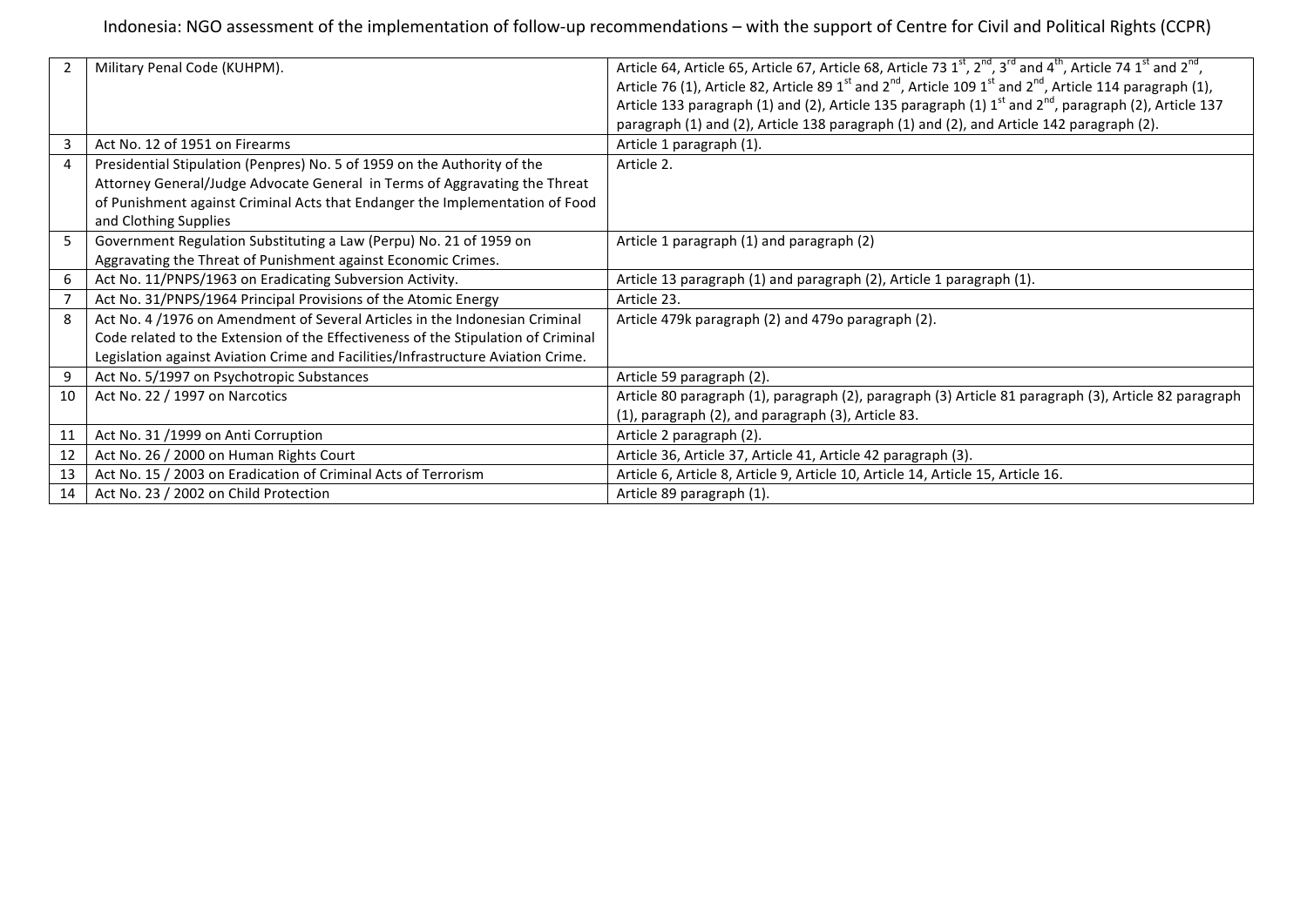**Paragraph 12:** "The Committee regrets the State party's issuance of Regulation No. 1636 of 2010, following a fatwa (ruling) by the Ulema Council, which permits medical practitioners to perform female genital mutilation (FGM), including on 6-month-old babies. The Committee regrets the State party's explanation that a previous ban against FGM led to an increase in its practice by non-medical practitioners, exposing women to grave risks of harmful forms of FGM and that the current regulation would better *protect women (art. 7)*" …

| <b>Recommendation by</b><br>the Committee                             | The State party should repeal Ministry of Health Regulation No. 1636 of 2010, which authorizes the performance of FGM by medical practitioners<br>(medicalization of FGM).                                                                                                                                                                                                                                                                                                                                                                                                                                                                                                                                                                                                                                                                                                                                                                                                                                                                                                                                                                                                                                                                                                                                                                                                                                                                                                                                                                                                                                                                                                                                                                                                                                                                                                                                                                                                                                                                                                                                                                                                                                                                                                                                                                                                                                                                                                                                                                                                                                                                                                                                                                                                                                                                                                                                                                                                                                                                                                                                                                                                                                                                                                                                                                                                                                                                                                            |
|-----------------------------------------------------------------------|---------------------------------------------------------------------------------------------------------------------------------------------------------------------------------------------------------------------------------------------------------------------------------------------------------------------------------------------------------------------------------------------------------------------------------------------------------------------------------------------------------------------------------------------------------------------------------------------------------------------------------------------------------------------------------------------------------------------------------------------------------------------------------------------------------------------------------------------------------------------------------------------------------------------------------------------------------------------------------------------------------------------------------------------------------------------------------------------------------------------------------------------------------------------------------------------------------------------------------------------------------------------------------------------------------------------------------------------------------------------------------------------------------------------------------------------------------------------------------------------------------------------------------------------------------------------------------------------------------------------------------------------------------------------------------------------------------------------------------------------------------------------------------------------------------------------------------------------------------------------------------------------------------------------------------------------------------------------------------------------------------------------------------------------------------------------------------------------------------------------------------------------------------------------------------------------------------------------------------------------------------------------------------------------------------------------------------------------------------------------------------------------------------------------------------------------------------------------------------------------------------------------------------------------------------------------------------------------------------------------------------------------------------------------------------------------------------------------------------------------------------------------------------------------------------------------------------------------------------------------------------------------------------------------------------------------------------------------------------------------------------------------------------------------------------------------------------------------------------------------------------------------------------------------------------------------------------------------------------------------------------------------------------------------------------------------------------------------------------------------------------------------------------------------------------------------------------------------------------------|
| Actions taken by the<br>State party (if any) and<br>current situation | The State Party has repealed the Ministry of Health Regulation No. 1636 of 2010 of Female Circumcision on February 2014 through the Ministry<br>of Health Regulation No. 6 of 2014.<br>The practice of FGM in Indonesia, or commonly known as female circumcision, is still performed in various forms. Most practices of female<br>circumcision in Indonesia are classified as type IV of the WHO/UNICEF/UNFPA categorisation <sup>13</sup> such as pricking, scraping or scratching the genital<br>area, and others performed symbolically, such as: greasing turmeric in the clitoris area; and using chicken peck as a tool of circumcision. In the<br>perspective of involved NGOs, practice of symbolic circumcision should also be prohibited, because it still makes women the object of tradition<br>that aim to restrict the rights of women, sexuality and can cause violence against women. There is also a prevalent stereotyping and bias against<br>women, which backs the practice of all forms of female circumcision, that woman are not clean and need to be circumcised or or circumsicino is<br>needed to women in order their to manage libido (National Commission for Woman, 2013). <sup>14</sup> In March 2015, Arimbie Heroepoetri, Chairman of<br>the Sub-Commission on Violence Monitoring Committees in Indonesia said "circumcision is performed on underage girls who have not had a<br>voice against his own body. So circumcision in the form of any symbol we consider as a violence against woman". <sup>15</sup><br>At the same time, the regulation of the Minister of Health No. 6 of 2014 is a regulation which only annulled the regulation No.1636 of 2010, but<br>is not a by law that bans all forms of FGM. Thus, there is still no legal instrument that explicitly prohibits the practice of all forms of FGM and<br>women and girls are left without any legal protection from any impact arising from the practice of FGM.<br>Although the consideration section of the Ministry of Health Regulation No. 6 of 2014 actually contains a suggestion to not perform female<br>circumcision, which mutilates female genitalia, the wording and position of the regulation is rather confusing. In any case, it does not prohibit<br>the practice of FGM clearly. The Article 2 of the Ministry of Health Regulation No. 6 of 2014 also states: "Giving a mandate to the Consultative<br>Assembly of Health and Syara'k to publish guidelines for the performance of female circumcision to ensure the safety and health of the women,<br>who are being circumcised as well as to not perform mutilation of female genitalia (female genital mutilation)." However again, the forms of<br>female circumcision, which are allowed and which are not allowed, are not clearly defined or categorised. Thus, there is still the possibility that<br>widely practiced female circumcisition that are even categorised as type IV FGM as above would still be continued due to the ambiguity, and<br>even because of the guidelines allowing circumcision. At the same time, the guidelines itself are not yet published or prepared and there is no<br>definite information regarding the progress of this mandate. On the other hand, the Regulation of the Minister of Health No. 6 of 2014 on the<br>annulment of the Regulation of the Minister of Health No. 1636 of 2010 are not effectively, if at all, disseminated among the public. |

NGO Assessment of the Action of the State party on the Recommendations made by the Committee<sup>12</sup>

<sup>&</sup>lt;sup>12</sup> Carried out by: the Indonesian Planned Parenthood Association (IPPA); Kalyanamitra; and Institut Perempuan

<sup>&</sup>lt;sup>13</sup> WHO International, "Sexual and Reproductive Health: Classification of female genital mutilation", http://www.who.int/reproductivehealth/topics/fgm/overview/en/<br><sup>14</sup> The Indonesian Institute, "Sunat Perempuan: Dilema K

keagamaan/, downloaded on March 16, 2015<br><sup>15</sup> BBC Indonesia, "Komnas Kecam Sunat Perempuan", http://www.bbc.co.uk/indonesia/laporan\_khusus/2013/02/130204\_komnassunat, downloaded on March 16, 2015.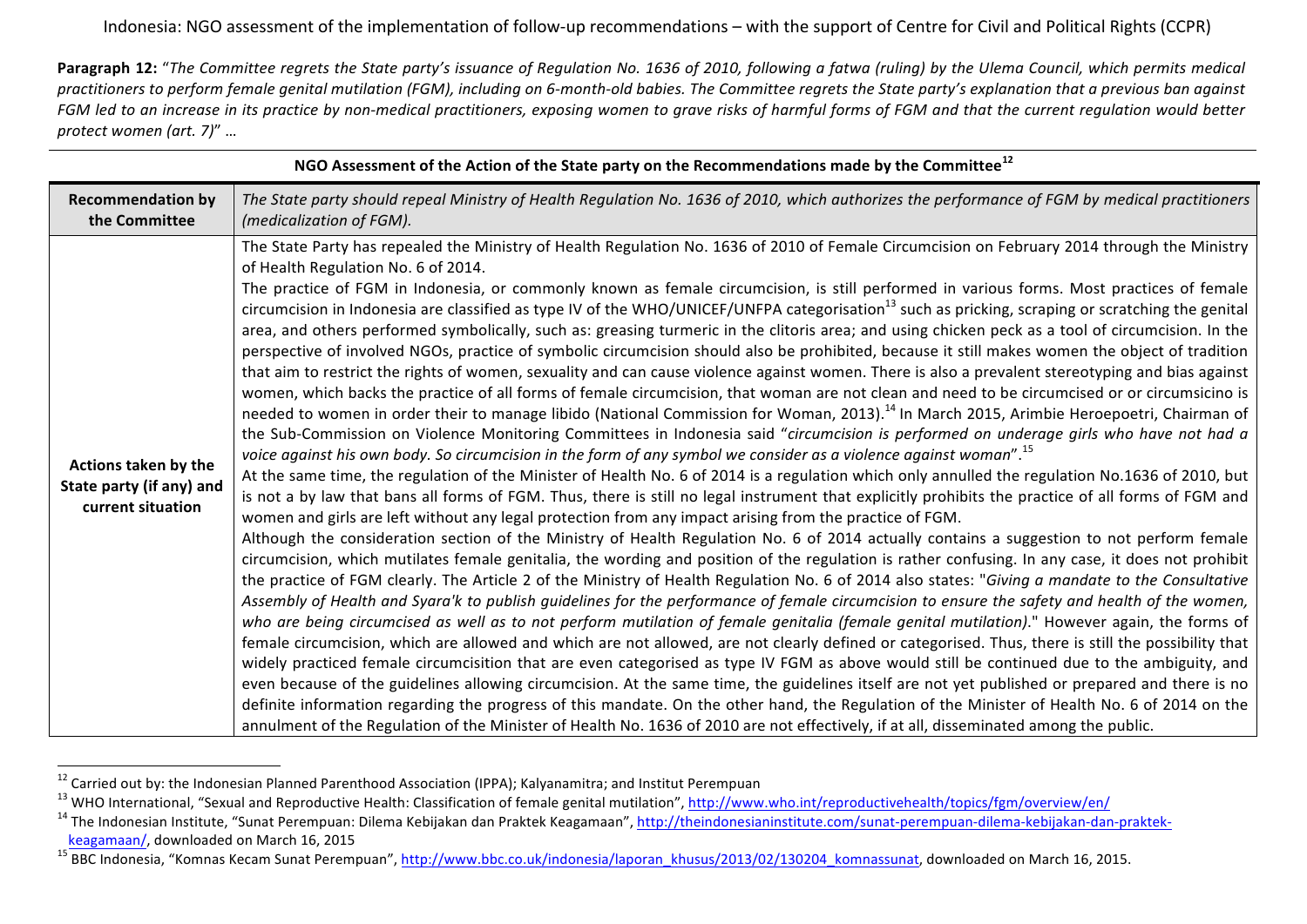|                                                                             | The situation appears that the State party does not have serious commitment or intention to eliminate all forms of FGM and to improve the                                                                                                                                                                                                                                                                                                                                                                                                                                                                                                                                                                                                                                                                                                                                                                                                                                                                                                                                                                                                                                                                                                                                                                                                                                                                                                                                                                                                                                                                                                                                                                                                                                                                                                                                                                                                                                         |
|-----------------------------------------------------------------------------|-----------------------------------------------------------------------------------------------------------------------------------------------------------------------------------------------------------------------------------------------------------------------------------------------------------------------------------------------------------------------------------------------------------------------------------------------------------------------------------------------------------------------------------------------------------------------------------------------------------------------------------------------------------------------------------------------------------------------------------------------------------------------------------------------------------------------------------------------------------------------------------------------------------------------------------------------------------------------------------------------------------------------------------------------------------------------------------------------------------------------------------------------------------------------------------------------------------------------------------------------------------------------------------------------------------------------------------------------------------------------------------------------------------------------------------------------------------------------------------------------------------------------------------------------------------------------------------------------------------------------------------------------------------------------------------------------------------------------------------------------------------------------------------------------------------------------------------------------------------------------------------------------------------------------------------------------------------------------------------|
| <b>Other Comments and</b><br>actions immediately<br>required from the State | protection of women and girls, particularly their sexual and reproductive health and rights.<br>A research conducted in 2010 found three major complications experienced by circumcised females in Indonesia: haemorrhaging, psychological<br>trauma, and infection (Jurnalis Uddin, 2010) <sup>16</sup> , while the same complications were found in the research carried out by the International Planned  <br>Parenthood Federation (IPPF) in 2001. As such, the female circumcision practiced in Indonesia includes certain forms of FGM and is clearly<br>harming women's health. At the same time, female circumcision/FGM is performed with the purpose to control the lives of women, but without<br>any consent of the women or girls concerned as it is carried out when they are still baby, thus in clear violation of their rights. Any forms of FGM<br>must be comprehensively and explicitly prohibited through legislation and all necessary measures need to be taken to educate the public,<br>especially those practicing it, that FGM is a violation of human rights.                                                                                                                                                                                                                                                                                                                                                                                                                                                                                                                                                                                                                                                                                                                                                                                                                                                                                         |
| <b>Recommendation by</b><br>the Committee                                   | (T)he State party should enact a law that prohibits any form of FGM and ensure that it provides adequate penalties that reflect the gravity of this<br>offence.                                                                                                                                                                                                                                                                                                                                                                                                                                                                                                                                                                                                                                                                                                                                                                                                                                                                                                                                                                                                                                                                                                                                                                                                                                                                                                                                                                                                                                                                                                                                                                                                                                                                                                                                                                                                                   |
| Actions taken by the<br>State party (if any) and<br>current situation       | The Ministry of Health Regulation No. 6 of 2014 states that FGM must not be performed, while the regulation itself is not exactly a law and does<br>not provide any penalties. The said Regulation does not define the exact forms of FGM, or specify the forms of female circumcision that are<br>categorized as FGM and thus must not be performed, either.<br>While there is no recent/official data or research/studies on FGM in Indonesia, NGOs dealing with FGM observed that in several areas in Jakarta<br>and Tangerang, FGM is still practiced either by medical or non-medical personnel, often under the name of female circumcision.<br>In Muara Baru, North Jakarta, FGM is performed on girls aged 7-8 years by non medical personnel, particularly among the domestic migrant<br>residents from Makassar, South Sulawesi, whereby gold daggers are used to take small part (by scratching) around the clitoris.<br>In Prumpung, East Jakarta, FGM is carried out by medical personnel in private clinics upon the strong request of parents or other family of the<br>baby. In 2014, a female 7-day-old baby was circumcised in a clinic by pricking the clitoris using tiny needle, while several female babies under 1<br>month were also found circumcised in the same year.<br>In Cipadu, Tangerang, it is reported that female circumcision is performed on female babies aged under 1 year. Although there is no information<br>about the exact method since the parents were not present during the circumcision, they acknowledged that there were blood stains on the<br>genitalia of the baby.<br>Different forms of FGM are still performed in Indonesia due to the lack of clear legal instruments prohibiting with penalties to the perpetrators.<br>On the other hand, medical personnel do not have any legal grounds to refuse the performance of FGM against parents' and/or society's<br>demand on the basis of tradition, religion or belief. |
| <b>Other Comments and</b><br>actions immediately<br>required from the State |                                                                                                                                                                                                                                                                                                                                                                                                                                                                                                                                                                                                                                                                                                                                                                                                                                                                                                                                                                                                                                                                                                                                                                                                                                                                                                                                                                                                                                                                                                                                                                                                                                                                                                                                                                                                                                                                                                                                                                                   |
| <b>Recommendation by</b><br>the Committee                                   | (T)he State party should make efforts to prevent and eradicate harmful traditional practices, including FGM, by strengthening its awareness-<br>raising and education programmes.                                                                                                                                                                                                                                                                                                                                                                                                                                                                                                                                                                                                                                                                                                                                                                                                                                                                                                                                                                                                                                                                                                                                                                                                                                                                                                                                                                                                                                                                                                                                                                                                                                                                                                                                                                                                 |
| Actions taken by the                                                        | No substantive action was taken in this regard. The society as a whole still perceives the practice of female circumcision, which includes certain                                                                                                                                                                                                                                                                                                                                                                                                                                                                                                                                                                                                                                                                                                                                                                                                                                                                                                                                                                                                                                                                                                                                                                                                                                                                                                                                                                                                                                                                                                                                                                                                                                                                                                                                                                                                                                |

<sup>&</sup>lt;sup>16</sup> Prof. Dr. Jurnalis Uddin, DR. Dr. Artha Budi Susila Duarsa, DR. H. Zuhroni M.Ag, Rifqatussa'adah M.Ag (The Institution for Population & Gender Studies, YARSI University, Jakarta) in collaboration with FATAYAT NU, Jakarta and the International Islamic Center for Population Research and Studies, Al Azhar University, Cairo, "Female Circumcision: a social, cultural, health and religious perspectives" ISBN: 978-978-9186-17-1, published on July 2010 by YARSI UNIVERSITY PRESS, 2000.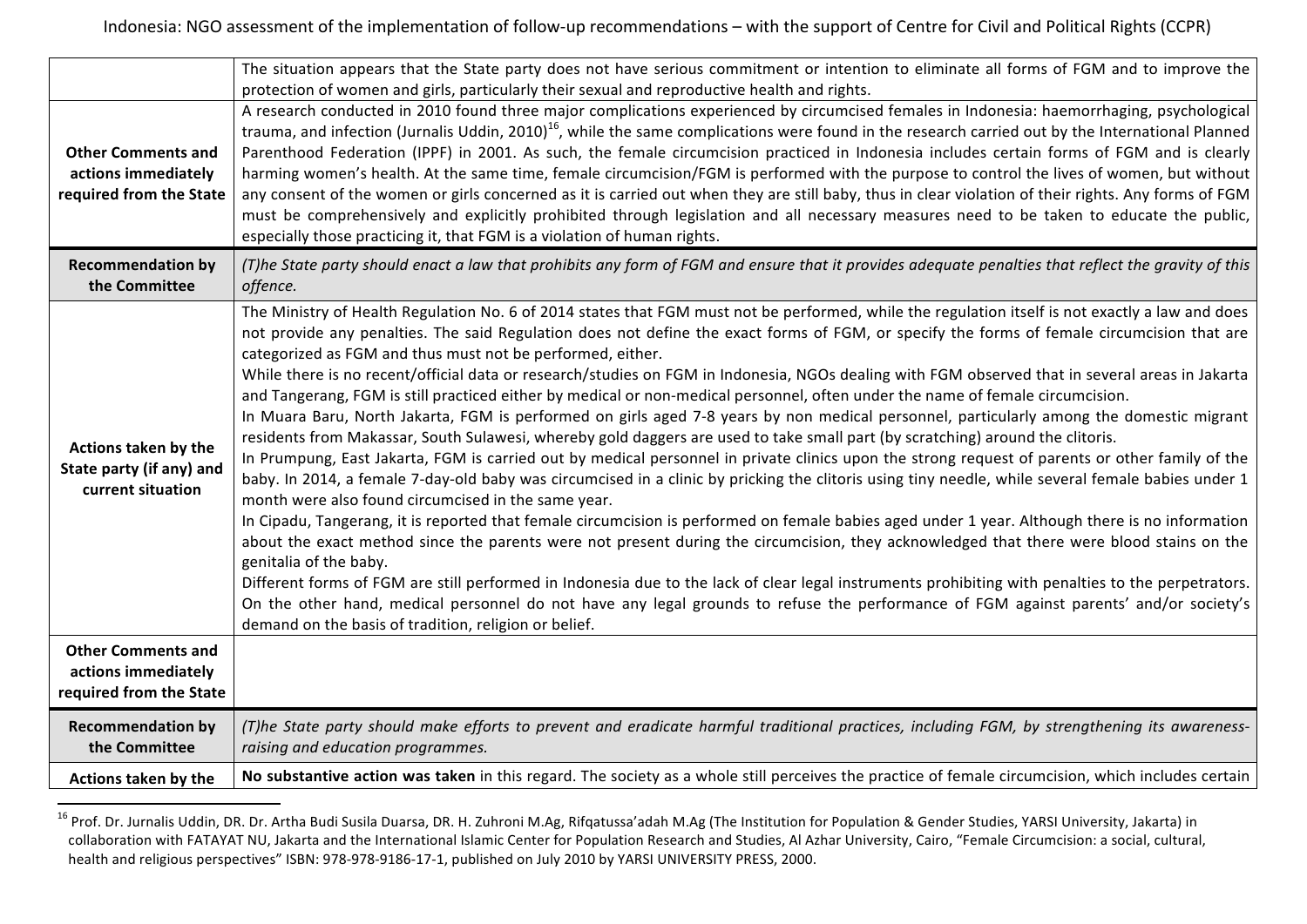| State party (if any) and                         | forms of FGM, as a part of cultural and religious rituals and the demand for such practice remains high, whether performed by medical or non-                |
|--------------------------------------------------|--------------------------------------------------------------------------------------------------------------------------------------------------------------|
| current situation                                | medical personnel. On the other hand, the Government also admitted that female circumcision is a part of cultural custom, provided that the                  |
|                                                  | safety and health of women are ensured and FGM is not performed, as stated in the regulation of the Minister of Health No. 6 of 2014 in                      |
|                                                  | Consideration section, letter C " based on cultural aspects and beliefs of Indonesian society to this day there are still demand for the practice of         |
|                                                  | female circumcision, where its performance must ensure to the safety and health of the woman whom being circumcised, and must not perform                    |
|                                                  | female genital mutilation (FGM)". However, there are practices of female circumcision/FGM, which harm health of women and violate their                      |
|                                                  | rights, thus, even if it is regarded as "cultural" practice, any form of FGM must be prohibited, prevented and eliminated by the State party                 |
|                                                  | through a firm and clear legal regulation. While there is still prevalent mind-set among the society that female circumcision is a cultural,                 |
|                                                  | customary or religious necessity/obligation, no specific action is taken by the State party to address it, nor raise awareness or educate those<br>involved. |
|                                                  | Due to the lack of efforts or action by the State in awareness raising and education, the perception that female circumcision/FGM is a                       |
|                                                  | necessity/obligation will continue to exist or even grow in the community and perpetuated into the next generation.                                          |
| <b>Other Comments and</b>                        | As recommended by the Committee, the Government should comprehensively prevent and eliminate harmful traditional practices including                         |
| actions immediately                              | female circumcision/FGM through awareness-raising or mindset-changing targeted at the public at large and especially by involving religious                  |
| required from the State                          | figures, traditional authorities, community leaders, as well as concerned parties.                                                                           |
|                                                  |                                                                                                                                                              |
| <b>Recommendation by</b>                         | (T)he national-level team established to develop a common perception on the issue of FGM should ensure that communities where the practice is                |
| the Committee                                    | widespread are targeted in order to bring a change in mindset.                                                                                               |
| Actions taken by the                             |                                                                                                                                                              |
| State party (if any) and                         | The Government gave a mandate to the Consultative Assembly of Health and Syara'k to create guidelines for female circumcision through                        |
| current situation                                | Minister of Health's Regulation number 6 of 2014 Article 2. However, up to now, nothing concrete is carried out.                                             |
|                                                  | The national-level team should also focus on the practice of female circumcision and carry out comprehensive study on the exact forms,                       |
| <b>Other Comments and</b><br>actions immediately | quantity/prevalence, and effect on the health and rights of women and girls of the female circumcision. The Government, through correlating                  |
|                                                  | Ministries i.e. Ministry of Women Empowerment and Child Protection, Ministry of Health and Ministry of Religious Affairs should release a Joint              |
| required from the State                          | Decree on the prohibition of female circumcision.                                                                                                            |

| Overall NGO Grades for the follow-up Action of the State party <sup>17</sup> :                                                                        |                |
|-------------------------------------------------------------------------------------------------------------------------------------------------------|----------------|
| A: Action largely satisfactory; B1: Substantive action taken, but further action desirable; B2: Initial steps taken, but substantial action required; | C <sub>1</sub> |
| C1: Some actions taken, but recommendations are not really implemented; C2: No action taken; E: measures taken are contrary to the recommendations    |                |

<sup>&</sup>lt;sup>17</sup> The NGO Grades are made in accordance with the assessment grades of the HR Committee (see the page 1) so that both grades can be directly compared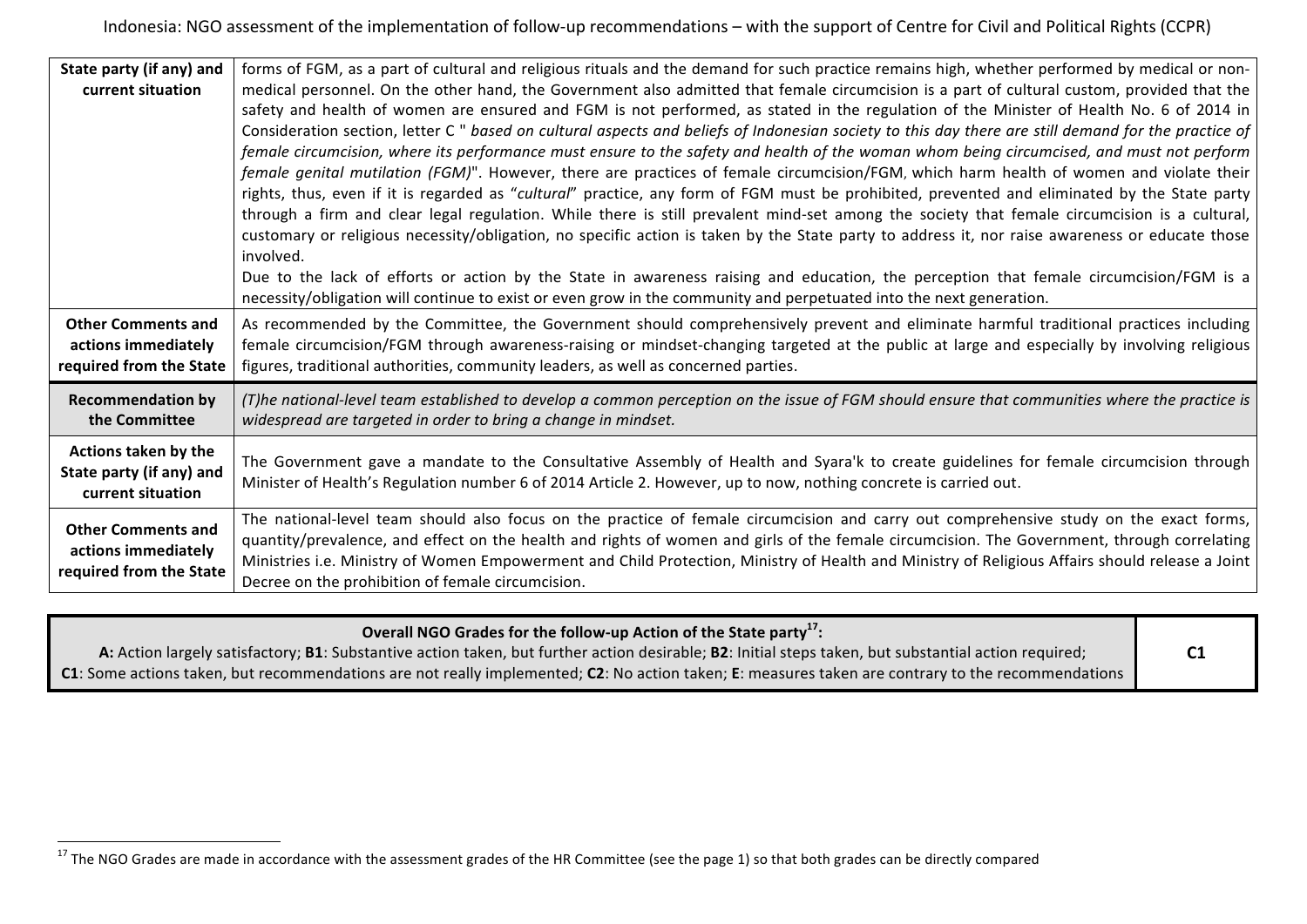**Paragraph 25:** "The Committee regrets that Law No. 1 of 1965 on defamation of religion, which prohibits the interpretations of religious doctrines considered divergent from the teachings of protected and recognized religions, the 2005 edicts by the Indonesian Ulema Council and the 2008 Joint Decree by the Minister for Religious Affairs and others, unduly restrict the freedom of religion and expression of religious minorities, such as the Ahmadiyya. The Committee is also concerned at reports of the persecution of other religious minorities, such as Shia and Christians, who are subjected to violence by other religious groups and law enforcement personnel (arts. 18, 19, *21 and 22)*" …

|                                                                       | NGO Assessment of the Action of the State party on the Recommendations made by the Committee <sup>18</sup>                                                                                                                                                                                                                                                                                                                                                                                                                                                                                                                                                                                                                                                                                                                                                                                                                                                                                                                                                                                                                                                                                                                                                                                                                                                                                                                                                                                                                                                                                                                                                                                                                                                                                                                                                                                                                                                                                                                                                                                                |  |  |
|-----------------------------------------------------------------------|-----------------------------------------------------------------------------------------------------------------------------------------------------------------------------------------------------------------------------------------------------------------------------------------------------------------------------------------------------------------------------------------------------------------------------------------------------------------------------------------------------------------------------------------------------------------------------------------------------------------------------------------------------------------------------------------------------------------------------------------------------------------------------------------------------------------------------------------------------------------------------------------------------------------------------------------------------------------------------------------------------------------------------------------------------------------------------------------------------------------------------------------------------------------------------------------------------------------------------------------------------------------------------------------------------------------------------------------------------------------------------------------------------------------------------------------------------------------------------------------------------------------------------------------------------------------------------------------------------------------------------------------------------------------------------------------------------------------------------------------------------------------------------------------------------------------------------------------------------------------------------------------------------------------------------------------------------------------------------------------------------------------------------------------------------------------------------------------------------------|--|--|
| <b>Recommendation by</b><br>the Committee                             | Notwithstanding the decision of the Constitutional Court upholding Law No. 1 of 1965 on defamation of religion, the Committee is of the view<br>that the said law is inconsistent with the provisions of the Covenant and that it should be repealed forthwith. The Committee reiterates its<br>position as stated in paragraph 48 of general comment No. 34, that: "Prohibitions of displays of lack of respect for a religion or other belief<br>system, including blasphemy laws, are incompatible with the Covenant, except in the specific circumstances envisaged in article 20, paragraph 2,<br>of the Covenant. Thus, for instance, it would be impermissible for any such laws to discriminate in favour of or against one or certain religions or<br>belief systems, or their adherents over another, or religious believers over non-believers. Nor would it be permissible for such prohibitions to be<br>used to prevent or punish criticism of religious leaders or commentary on religious doctrine and tenets of faith."                                                                                                                                                                                                                                                                                                                                                                                                                                                                                                                                                                                                                                                                                                                                                                                                                                                                                                                                                                                                                                                                  |  |  |
| Actions taken by the<br>State party (if any) and<br>current situation | No substantive action was taken by the State party to implement the recommendation.<br>At the same time, Indonesian Government and the local governments have been adopting the substance of the blasphemy law in other<br>legislations and regulations and/or using these legislations and regulations together with or in the context of the Law on blasphemy, such as:<br>Article 156a of the Criminal Code<br>Article 59 paragraph (2) of the Law No. 17 of 2013 on Mass Organisation (UU Ormas), in which "Organizations are prohibited from<br>misuse, abuse, or desecration of religious affiliations in Indonesia";<br>Article 28 paragraph (2) of the Law No. 11 of 2008 concerning the Information and Electronic Transactions Law (UU ITE), stipulating "Any<br>Person who knowingly and without authority disseminates information aimed at inflicting hatred or dissension on individuals and/or<br>certain groups of community based on ethnic groups, religions, races, and intergroups (SARA)"; <sup>19</sup><br>Article 13 of the Qanun No. 11 of 2002 on Aqidah, Worship and Symbols of Islam, local Regulation in Aceh, stipulating "Every Muslim<br>compulsory Islamic dress. What is considered to be an Islamic dress is clothing that covers the genitalia, not transparent, and does not<br>show the shape of the body."<br>Article 5 of the Qanun No. 14 of 2003 on Seclusion, local Regulation in Aceh, stating "Every person is prohibited from seclusion", in which<br>seclusion is defined as "a silent act between two people mukallaf or more of the opposite sex who is not mahram or without marriage."<br>In addition, several cases of blasphemy were reported in the media according to the Indonesian Legal Aid Foundation and the Legal Aid Society<br>of Bandung, including:<br>In July 2014, the Chief Editor of Jakarta Post, Meidyatama Suryodiningrat was suspected for alleged blasphemy through ISIS caricatures<br>published in the Jakarta Post on July 3, 2014, as the caricatures shows a man raising a flag emblazoned with the Arabic phrase "There is |  |  |

 

<sup>&</sup>lt;sup>18</sup> Carried out by: Lembaga Bantuan Hukum (LBH, "Legal Aid Foundation) Bandung; LBH Jogjakarta; Center for Marginalized Communities Studies (CMARs) Surabaya; Solidaritas Korban Pelanggaran Kebebasan Beragama & Berkeyakinan (Sobat KBB); and the Wahid Institute<br><sup>19</sup> ABNR: Counsellors at Law, "Law of the Republic of Indonesia Number 11 of 2008 Concerning Electronic Information and Transactions", htt

No.-11-Concerning-Electronic-Information-and-Transactions.pdf, downloaded on March 16, 2015.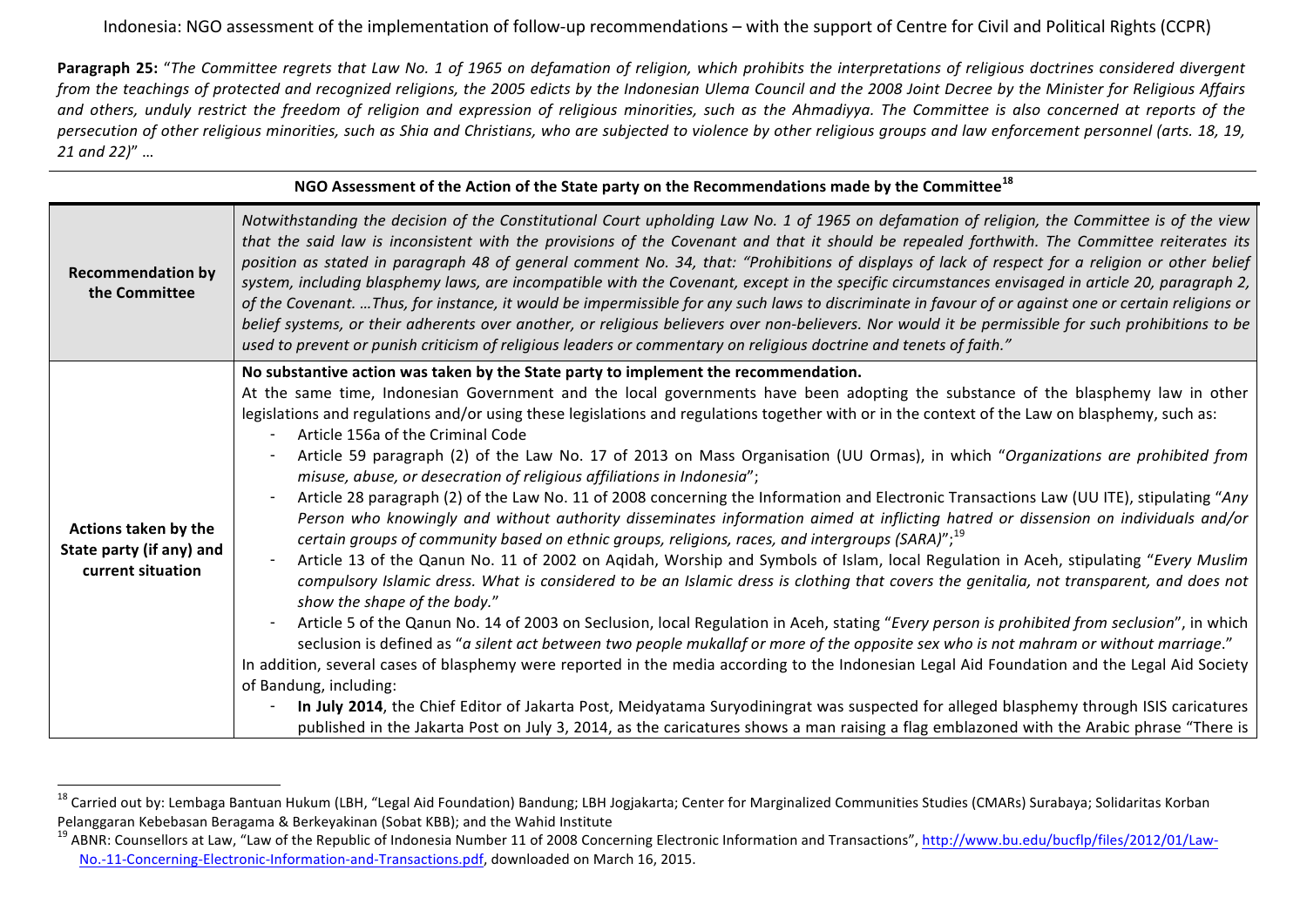|                                                                             | no God but Allah" over a picture of a skull and crossbones, with armed fighters in the background. He was charged under Article 156a of<br>the Criminal Code for Blasphemy, with over 5 year imprisonment; <sup>20</sup>                                                                                                                                                                                                                                                                                                                                                                                                                                                                                                                                                                                                                                                                                                                                                                                                                                                                                                                                                                                                                                                                                                                                                                                                                                                                                                                                                                                                                                                                                                                                                                                                                                                                                                                                                                                                                                                                                                                                                                                                                                                                                                                                                                                                                                              |
|-----------------------------------------------------------------------------|-----------------------------------------------------------------------------------------------------------------------------------------------------------------------------------------------------------------------------------------------------------------------------------------------------------------------------------------------------------------------------------------------------------------------------------------------------------------------------------------------------------------------------------------------------------------------------------------------------------------------------------------------------------------------------------------------------------------------------------------------------------------------------------------------------------------------------------------------------------------------------------------------------------------------------------------------------------------------------------------------------------------------------------------------------------------------------------------------------------------------------------------------------------------------------------------------------------------------------------------------------------------------------------------------------------------------------------------------------------------------------------------------------------------------------------------------------------------------------------------------------------------------------------------------------------------------------------------------------------------------------------------------------------------------------------------------------------------------------------------------------------------------------------------------------------------------------------------------------------------------------------------------------------------------------------------------------------------------------------------------------------------------------------------------------------------------------------------------------------------------------------------------------------------------------------------------------------------------------------------------------------------------------------------------------------------------------------------------------------------------------------------------------------------------------------------------------------------------|
|                                                                             | In September 2013, Young Shayk Ahmad Arifin al-Haj was charged under Article 156a of the Criminal Code on defamation or blasphemy,<br>because he was regarded as being deviated from the teachings of Islam. <sup>21</sup>                                                                                                                                                                                                                                                                                                                                                                                                                                                                                                                                                                                                                                                                                                                                                                                                                                                                                                                                                                                                                                                                                                                                                                                                                                                                                                                                                                                                                                                                                                                                                                                                                                                                                                                                                                                                                                                                                                                                                                                                                                                                                                                                                                                                                                            |
| <b>Other Comments and</b><br>actions immediately<br>required from the State | The Draft Law on Protecting Freedom of Religion is planned to be submitted to the House of Representative in July 2015. Prior to the submission,<br>the Minister of Religious Affairs visited religious leaders and communities in Indonesia in October 2014 to request consideration of the content<br>of the law. The Minister explained the definition of desecration and blasphemy will be included in the new Law, in which substance of the<br>blasphemy law appear to be intergrated. However, there is no clarity whether the blasphemy law will be repealed, while there is also the<br>possibility that the new Law will be created in addition to the blasphemy law, which may remain unchanged.                                                                                                                                                                                                                                                                                                                                                                                                                                                                                                                                                                                                                                                                                                                                                                                                                                                                                                                                                                                                                                                                                                                                                                                                                                                                                                                                                                                                                                                                                                                                                                                                                                                                                                                                                           |
| <b>Recommendation by</b><br>the Committee                                   | (T)he Committee recommends that the State party provide adequate protection against violence perpetrated against members of religious<br>minorities.                                                                                                                                                                                                                                                                                                                                                                                                                                                                                                                                                                                                                                                                                                                                                                                                                                                                                                                                                                                                                                                                                                                                                                                                                                                                                                                                                                                                                                                                                                                                                                                                                                                                                                                                                                                                                                                                                                                                                                                                                                                                                                                                                                                                                                                                                                                  |
| Actions taken by the<br>State party (if any) and<br>current situation       | No substantive action has been taken by the State.<br>The State restricts and prohibits citizens to believe in and perform any religion. National Commission on Human Rights (Komnas HAM) has<br>recommended the Government to review the legislation and policies at a national and regional level that are classified discriminatory and<br>violates the right to freedom of religion/belief. Until now these recommendations have not been implemented.<br>Human Rights Watch conducted research in 2013 in 10 provinces on the Indonesian islands of Java, Madura, Sumatra, and Timor, and<br>interviewed more than 115 people of various religious beliefs. The research identified in total of 71 victims of violence and abuses, while islamist<br>militant groups, such as the Islamic People's Forum (Forum Umat Islam) and the Islamic Defenders Front (Front Pembela Islam) have been<br>implicated as perpetrators of the attacks and arson on houses of worship and homes of members of minority religions. Indonesian government<br>officials and security forces have often facilitated harassment and intimidation of religious minorities by militant Islamist groups. They have also<br>been making blatantly discriminatory statements, refusing to issue building permits for religious minorities' house of worship, and pressuring<br>congregations to relocate. Governmental institutions, including the Ministry of Religious Affairs, the Coordinating Board for Monitoring Mystical<br>Beliefs in Society (Bakor Pakem) under the Attorney General's Office, and the semi-official Indonesian Ulema Council, have also been playing a<br>role in the violation of the rights and freedoms of the country's religious minorities. These institutions have eroded religious freedom by issuing<br>decrees and fatwa (religious rulings) against members of religious minorities and using their position of authority to press for the prosecution of<br>"blasphemers". <sup>22</sup><br>Bakor Pakem ("The Coordinating Board for Monitoring Mystical Beliefs in Society") is a coordinating body under Indonesia's Attorney General's<br>Office with branches in every province and regency under local prosecutors' offices. Bakor Pakem traditionally sits under the intelligence division<br>of the public prosecution office. It is extremely influential when it comes to prohibition of religious communities. Bakor Pakem recommended |

<sup>&</sup>lt;sup>20</sup> The Jakarta Post, "Police to review 'Post' case", <u>http://www.thejakartapost.com/news/2014/12/16/police-review-post-case.html</u>, downloaded on March 12, 2015.<br><sup>21</sup> Medan Bisnis, "Kejiatsu Didesak Tahan Penista Agama", March 18, 2015.<br><sup>22</sup> Human Rigts Watch, "Indonesia: Religious Minorities Targets of Rising Violence", http://www.hrw.org/news/2013/02/28/indonesia-religious-minorities-targets-rising-violence,

downloaded on March 19, 2015.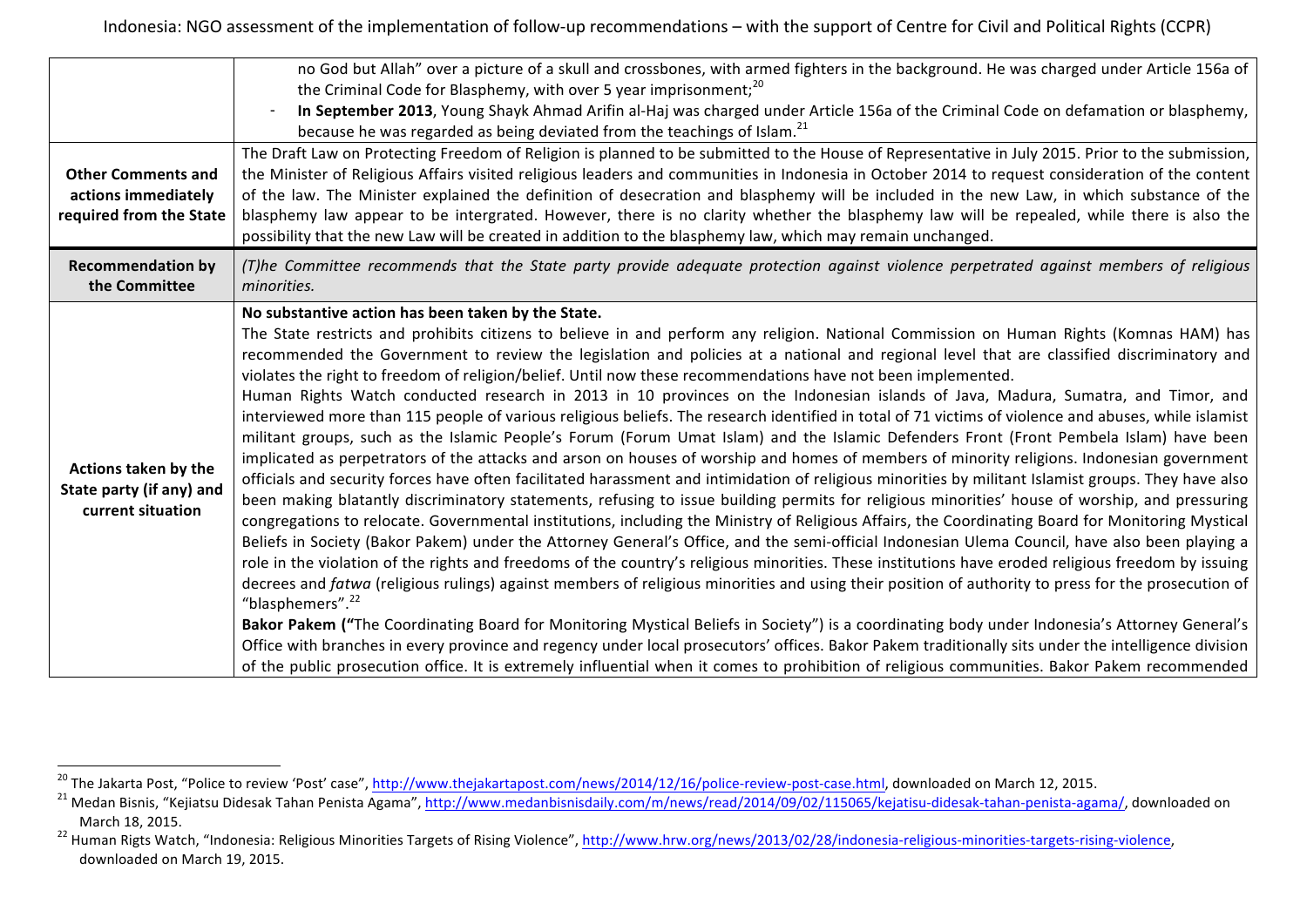|                                                                             | the banning of Al Qiyadah Al Islamiyah sect on November 7, 2007, and in two days, the Attorney General's Office banned the sect. Bakor Pakem                                                                                                                                          |
|-----------------------------------------------------------------------------|---------------------------------------------------------------------------------------------------------------------------------------------------------------------------------------------------------------------------------------------------------------------------------------|
|                                                                             | recommended the banning of the Ahmadiyya in April 2008, two months later, Ahmadiyya religious propagation activities were banned. <sup>23</sup> In<br>accordance with the Article 30, paragraph 3 of Law No. 16 of 2004 on the Prosecutor, Bakor Pakem has the duty to: <sup>24</sup> |
|                                                                             | a. Oversight and prevent the flow of trust, abuse, and/or blasphemy;                                                                                                                                                                                                                  |
|                                                                             | b. Receive and analyze reports and/or information about the flow of public trust;                                                                                                                                                                                                     |
|                                                                             | c. Examine and access carefully the development of a cult to determine the impacts of public order and peace;                                                                                                                                                                         |
|                                                                             | d. Submit reports and advice in accordance with the level of authority and responsibility;                                                                                                                                                                                            |
|                                                                             | e. Be able to take preventive measures and repressive action accordance with the legislation                                                                                                                                                                                          |
| <b>Other Comments and</b><br>actions immediately<br>required from the State | Violence against religious minority continues occurring, while a set of discriminatory laws against religious minorities as well as prohibition of<br>certain minority religions, such as Ahmadiyya, are certainly one of the root causes of such violence.                           |

| Overall NGO Grades for the follow-up Action of the State party <sup>25</sup> :                                                                        |  |
|-------------------------------------------------------------------------------------------------------------------------------------------------------|--|
| A: Action largely satisfactory; B1: Substantive action taken, but further action desirable; B2: Initial steps taken, but substantial action required; |  |
| C1: Some actions taken, but recommendations are not really implemented; C2: No action taken; E: measures taken are contrary to the recommendations    |  |

 

<sup>&</sup>lt;sup>23</sup> Human Rights Watch, "In Religion's Name: Abuses against Religious Minorities in Indonesia", 2013, page. 42. See more: Uli Parulian Sihombing, "Menggugat Bakor Pakem: kajian hukum terhadap pengawasan agama dan kepercayaan di Indonesia (Jakarta: Indonesian Legal Resource Center) 2008.<br><sup>24</sup> ILRC – Hivos, "Kompilasi Hasil Penelitian Putusan pengadilan dan Kebijakan Daerah terkait Hak-Hak Atas Kebebasan